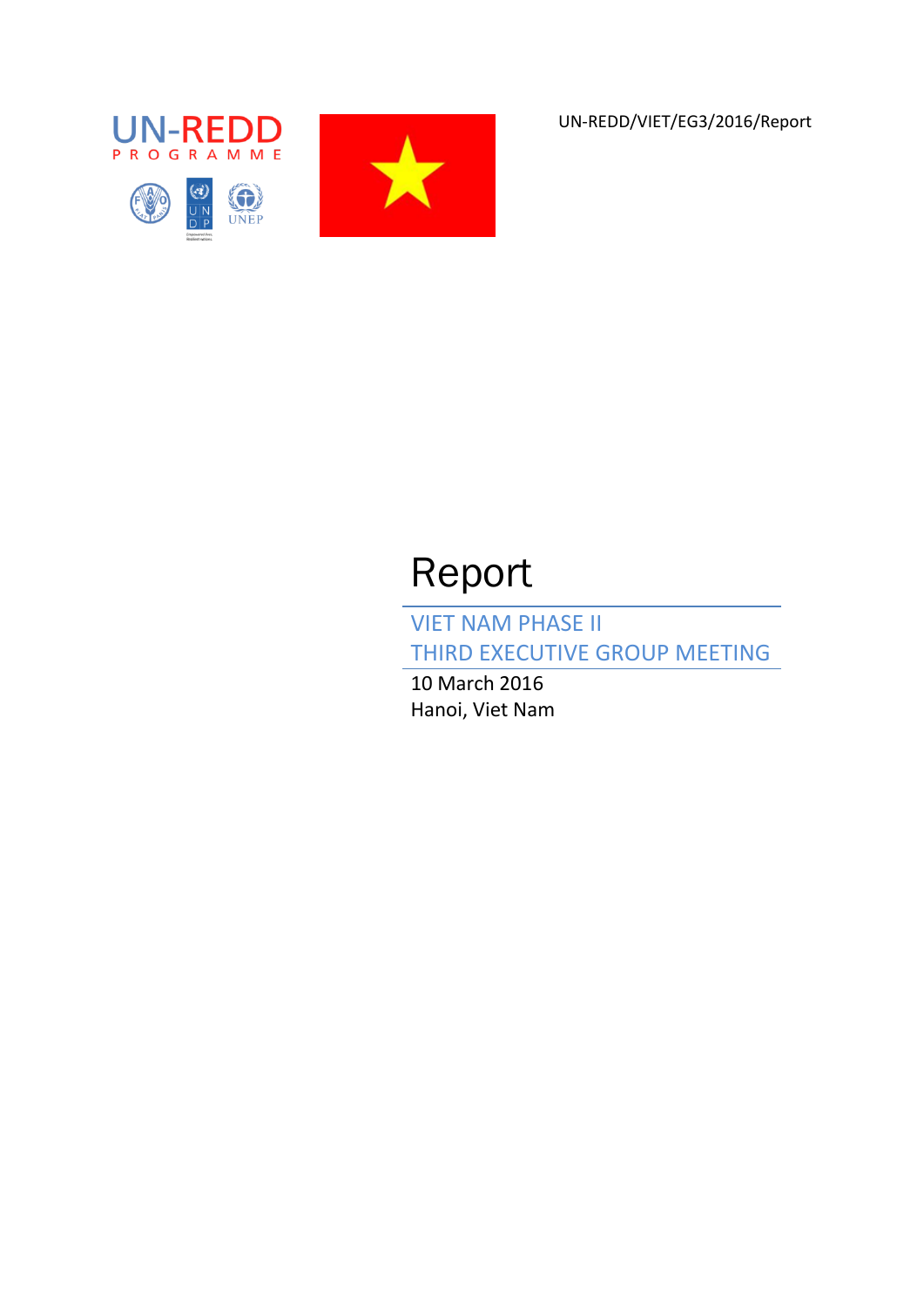# **Table of Contents**

| Session 4a - Presentation of findings and recommendations of the Annual Review 12 |
|-----------------------------------------------------------------------------------|
|                                                                                   |
|                                                                                   |
| Session 5a - Presentation on programme extension and revised results framework 16 |
|                                                                                   |
|                                                                                   |
|                                                                                   |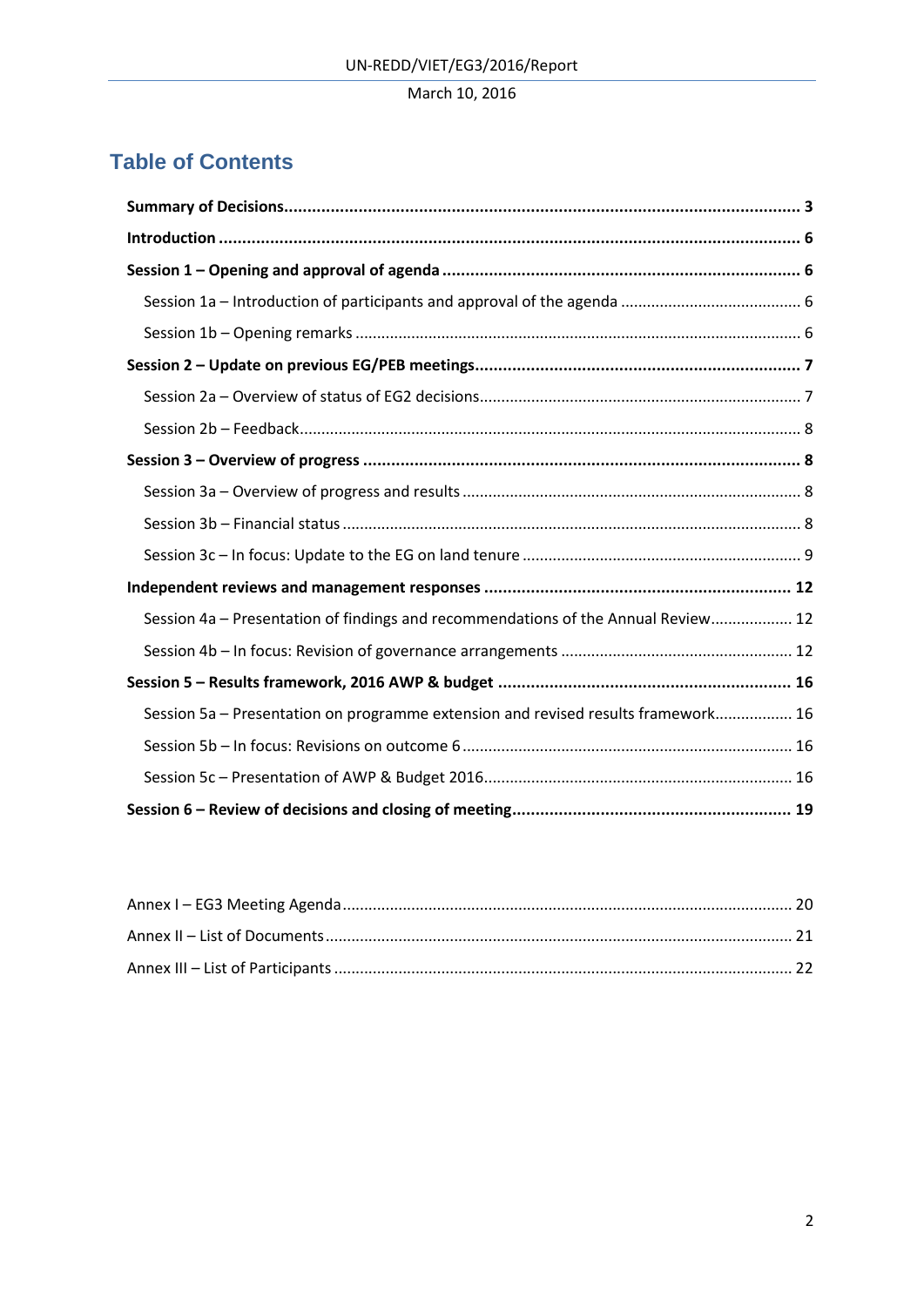\*

# <span id="page-2-0"></span>**Summary of Decisions**

#### Session 2 – Update on previous EG meetings

EG 3.1 – The EG requests the Secretariat to provide a written report on the status of implementation of decisions of its previous meetings. This report is to be provided together with the report of the present meeting.

\*\*

#### Session 3 – Overview of progress, results and challenges

EG 3.2 – The EG approves the annual report 2015 and congratulates the team on the progress marked in this last year. However noting that outcomes 5 and 6 continue to lag behind, the EG encourages the team to increase its focus on these two outcomes.

EG 3.3 – For future reports, the EG recommends reporting against annual targets at the outcome level, and enhancing the focus on results in the report.

EG 3.4 – The EG requests the MPTF-O and UN agencies to provide an assessment of financial needs in order to determine the need for, timing and amount of the next transfer to the MPTF-O. This assessment will take into account expenditures as well as commitments and clarify resources available for programming.

#### *On tenure*

EG 3.5 – The EG welcomes the update on tenure and embedding the piloting through the PRAPs. Recognizing the limitations of VNFOREST in addressing this vast agenda, the EG recommends that:

- (i) The programme builds on experiences and lessons from other programmes and in other provinces;
- (ii) The programme engages with state and non-state actors outside of the forest sector in order to advance the agenda of tenure as it relates to REDD+;
- (iii) As a contribution to enhancing forest management in Viet Nam, the programme considers assessing the impacts of community based management on forest carbon, biodiversity and livelihoods in comparison with other forest management regimes;
- (iv) The programme captures the lessons derived from the piloting of PRAPs to generate policy recommendations at a national level including through the NRAP revision process.

\*\*\*

#### Session 4 – Independent reviews and management responses

EG 3.6 – The EG commends the updated management responses and the sober assessment of impacts. The EG requests that a report on the status and impact of the management responses of independent reviews be presented at the next EG meeting, noting that for the sake of simplicity only pending recommendations should be addressed.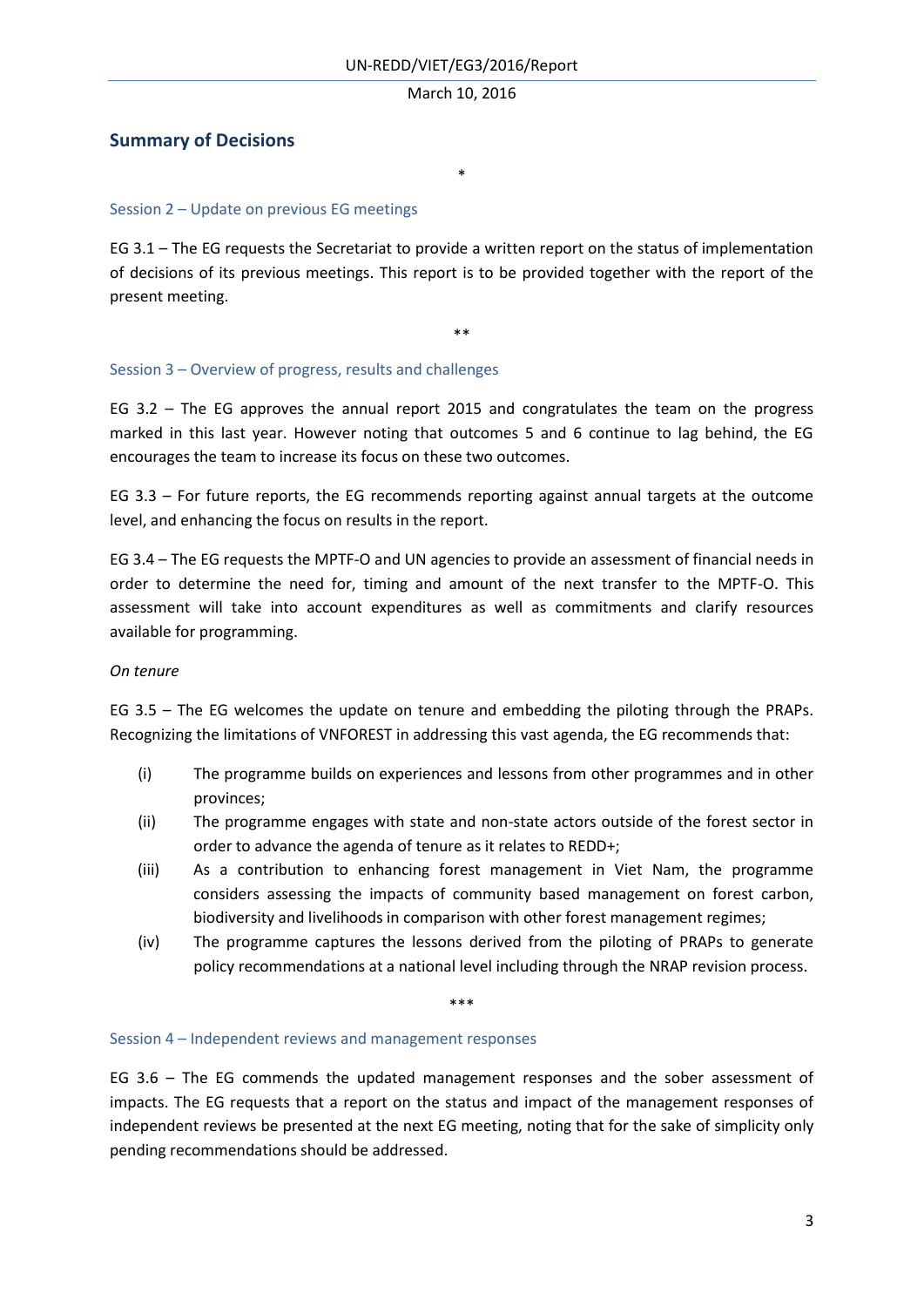EG 3.7 – Welcoming the complementarity and information provided by the Annual Review, the EG requests the continued practice of having the Annual Review report available ahead of its meetings.

EG 3.8 – Noting the repeated recommendations to expand the reach of the programme beyond the forestry sector and beyond VNFOREST, the EG requests a specific report at its next meeting on how this engagement beyond the forestry sector has been implemented, what activities were carried out and what are the results and impacts.

#### *On governance review*

EG 3.9 – In view of the role of the REDD+ National Steering Committee as the overarching coordination and policy setting body for the REDD+ agenda in Viet Nam,

Noting the need for increasing the efficiency in the decision-making structures of the programme,

Recognizing the attempt to merge EG and PEB at its current meeting and efforts undertaken so far to explore possible solutions, and

Acknowledging the legal requirements of the three partners in the programme,

The EG

- (i) recommends the reactivation of the working group, as per the decision of EG2 in March 2015, to explore feasible and rapidly implementable measures to enhance and streamline decision-making in support of programme implementation;
- (ii) requests the PMU and UN in Viet Nam to jointly facilitate the process to identify options, noting that any changes need to be effective prior to the next meetings; and
- (iii) requests that a first proposal be made available in June 2016 for consideration by partners between June and September 2016.

EG 3.10 – The EG agrees to (i) the transfer of Secretariat services of the EG to the Lead Facilitating Agency in Viet Nam (UNDP), and (ii) the continued ex-officio membership of the MPTF-O in the new decision-making structure.

#### \*\*\*\*

### Session 5 – Results framework, 2016 AWP and budget

EG 3.11 – The EG welcomes the well-founded proposal for changes and provisionally approves it pending further clarification of targets and indicators to be communicated to the EG by April 2016. The approval will be sought by email on a no-objection basis.

EG 3.12 – Considering the accelerated pace of implementation, the EG requests that a "Sustainability and phase out plan" be presented at its Fourth meeting (EG4), focused on

- (i) the uptake of processes within national institutions;
- (ii) financing for continued implementation of PRAPs and of the NRAP; and
- (iii) maintaining the quality and quality assurance of products and processes supported by the programme.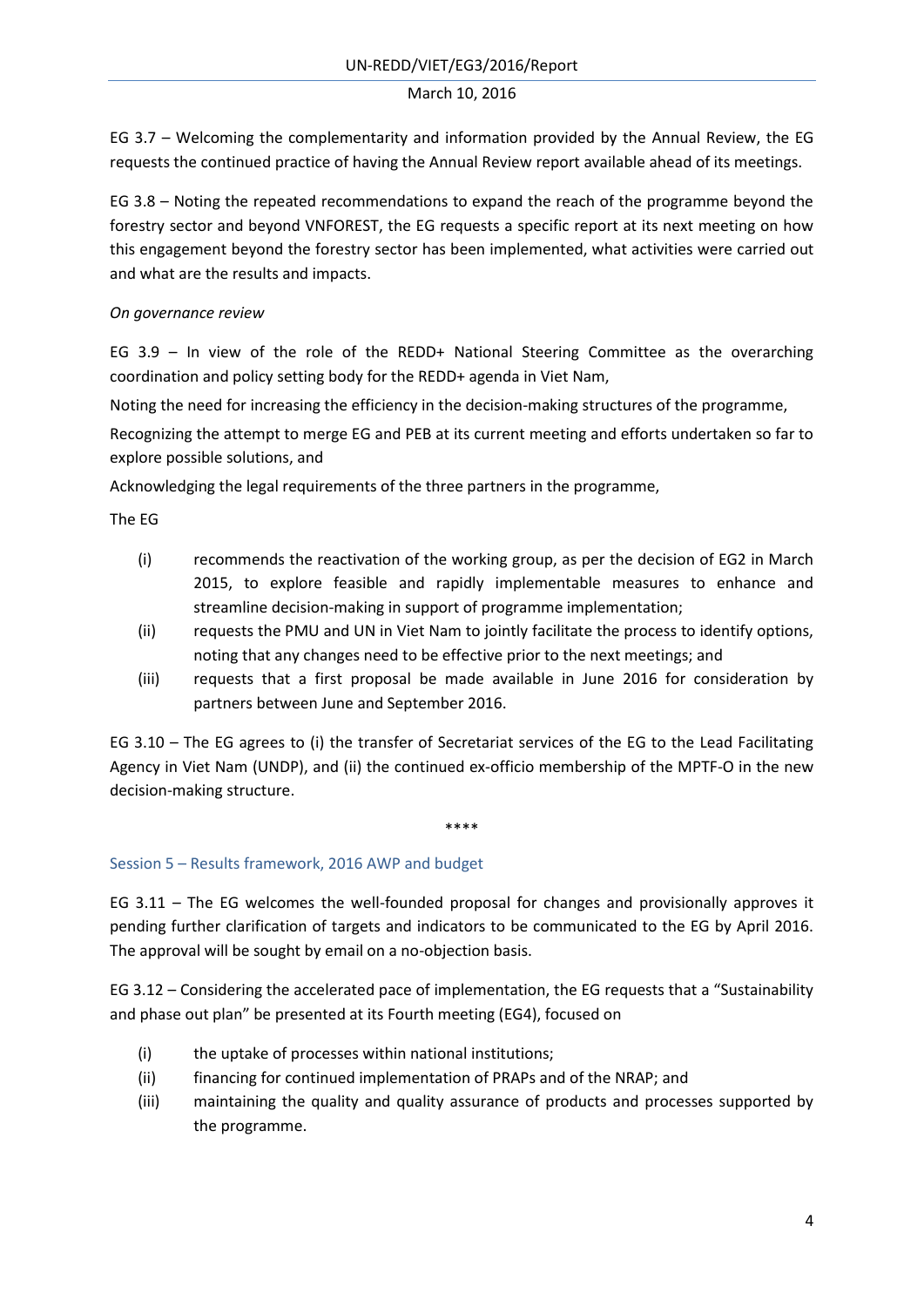EG 3.13 – The EG requests close monitoring of fluctuations in exchange rate to allow the programme to adapt and adjust quickly.

#### *On the annual workplan and budget*

EG 3.14 – The EG approves the Annual Workplan and Budget for 2016 submitted for its consideration, noting the level of ambition in comparison with previous year disbursements.

EG 3.15 – The EG approves the provision of support to the Forest Law revision process, as a contribution towards the inclusion of REDD+ considerations and in complementarity with other support availed for that process.

EG 3.16 – Welcoming the strong emphasis placed on the revision of the NRAP, the EG recommends that the NRAP revision process

- (i) accounts for direct and indirect drivers of deforestation and forest degradation;
- (ii) engages with state and non-state actors;
- (iii) broadens the scope of analysis and engagement beyond the forest sector; and
- (iv) captures lessons learned and outlooks in terms of tenure, regional cooperation, illegal logging and sustainable supply chains.

#### *On regional cooperation*

EG 3.17 – The EG reaffirms the importance of addressing outcome 6. Acknowledging the efforts of Viet Nam on its FLEGT process and recognizing the importance of regional collaboration on addressing the risk of displacement of deforestation and forest degradation, the EG requests the programme to explore the feasibility and further opportunities of addressing such displacement within and outside the scope of the programme.

\*\*\*\*\*

Session 6 – Review of EG2 decisions and approval and closing remarks

The EG approves the 17 decisions as discussed at its third meeting.

\*\*\*\*\*\*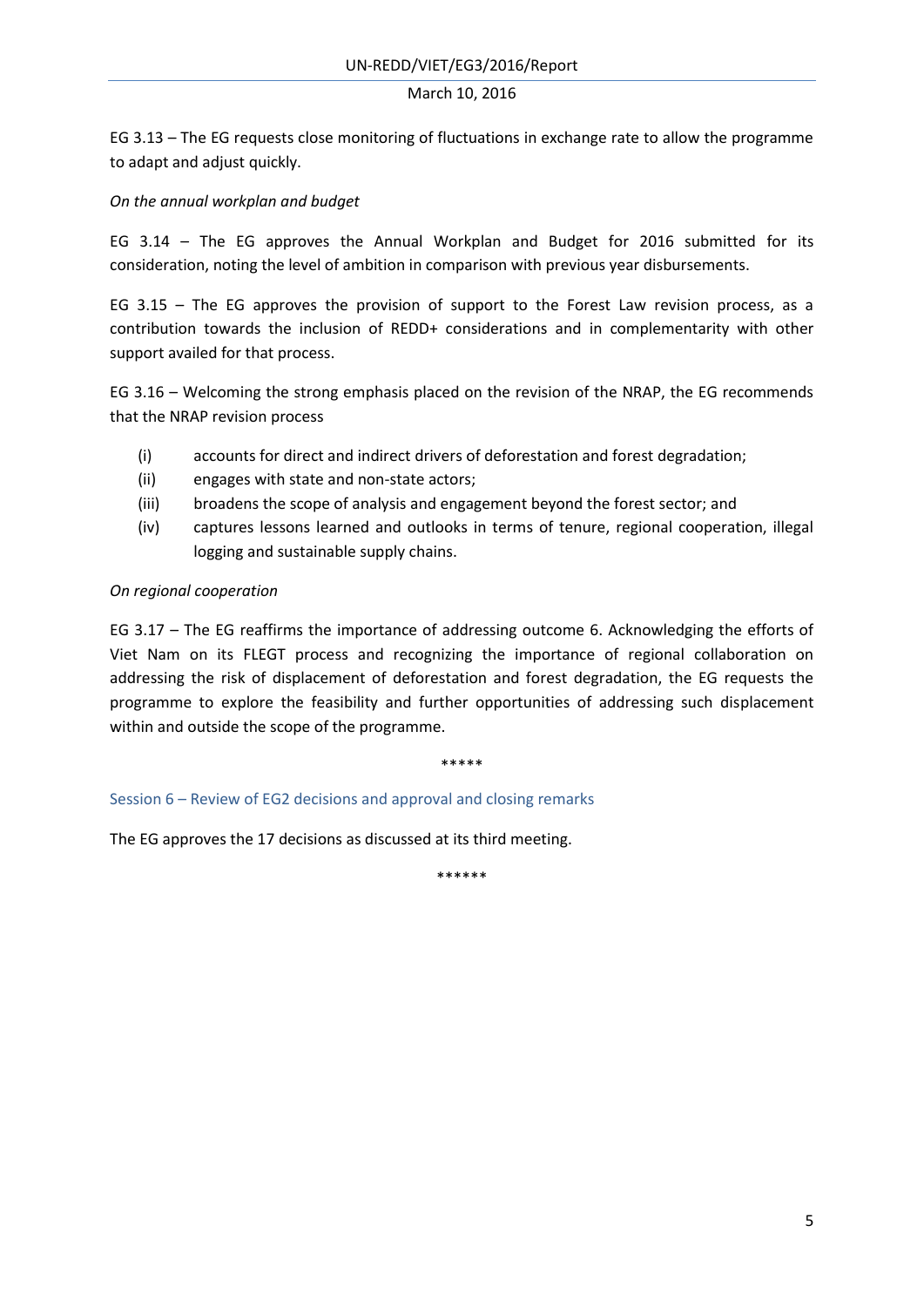# <span id="page-5-0"></span>**Introduction**

1. The Viet Nam Phase II Programme was signed and initiated in June 2013, with a starting date for implementation of July 2013. Based on the Programme's governance arrangements, the Executive Group (EG) meets once a year or on further occasions as needed, as indicated in the Programme document. This constitutes the third face-to-face meeting of the EG since the Programme's inception. The present report aims to provide a record of the decisions and key discussions raised during the Third EG meeting.

2. The meeting was chaired by the Vice-Minister of Agriculture and Rural Development (MARD). EG members comprised of (i) a MARD representative; (ii) a representative of the Kingdom of Norway; (iii) a representative of the UN. The UN-REDD Programme Secretariat provided secretariat services to the EG.

3. The meeting was held in Hanoi on 10 March 2016 and consisted of six different sessions that are presented succinctly below, together with a record of the discussions that ensued. Decisions are presented at the outset of the document and referred to in the context of the sessions.

# <span id="page-5-1"></span>**Session 1 – Opening and approval of agenda**

### <span id="page-5-2"></span>**Session 1a – Introduction of participants and approval of the agenda**

#### *Documents: UN-REDD/VIET/EG2/2016/I/1a – Provisional Agenda*

4. The National Programme Director (NPD) of the Programme Management Unit (PMU) of the Viet Nam phase II programme, Mr Vũ Xuân Thôn, welcomed the EG members and provided an overview of the agenda. He then gave the floor to the EG members for their opening remarks.

#### <span id="page-5-3"></span>**Session 1b – Opening remarks**

5. Vice-Minister Hà Công Tuấn of MARD, Chair of the meeting and EG member, officially opened the meeting by welcoming participants and emphasizing the main purpose and outcomes expected from it. He then encouraged the EG to take appropriate decisions to further accelerate the implementation of the programme in and beyond 2016, and thanked the UN and Norway for constructive meetings, as well as the Secretariat for its support. He acknowledged the progress done within the past year, and mentioned his appreciation for the harmonization done by the UN agencies. Mr Tuấn then urged for further focus on the implementation of activities to deliver the programme's results.

6. Mr Mads Halfdan Lie, representing Norway, thanked Viet Nam and the UN for a constructive dialogue over the past few days leading up to the EG meeting, and underlined the importance of such meetings as the key to achieving desirable outcomes and decisions during EG3. Norway was glad to witness the renewed energy within the programme, as exemplified by the ambitious plan for implementation in 2016. As the 2015 Annual Review has shown, there is still progress to be made, as some obstacles are hindering the efficient implementation of the programme. Mr Lie flagged the importance for continued ambition and collaboration with all stakeholders that contribute to the REDD+ agenda, including the private sector, civil society and local communities and actors outside the forestry sector. He then stressed that limited progress had been made in 2013-2014, leaving all partners of the programme frustrated. Hence, the three-year extension gives the programme more time to succeed, but increased efforts are necessary to reach the intended goals. Mr Lie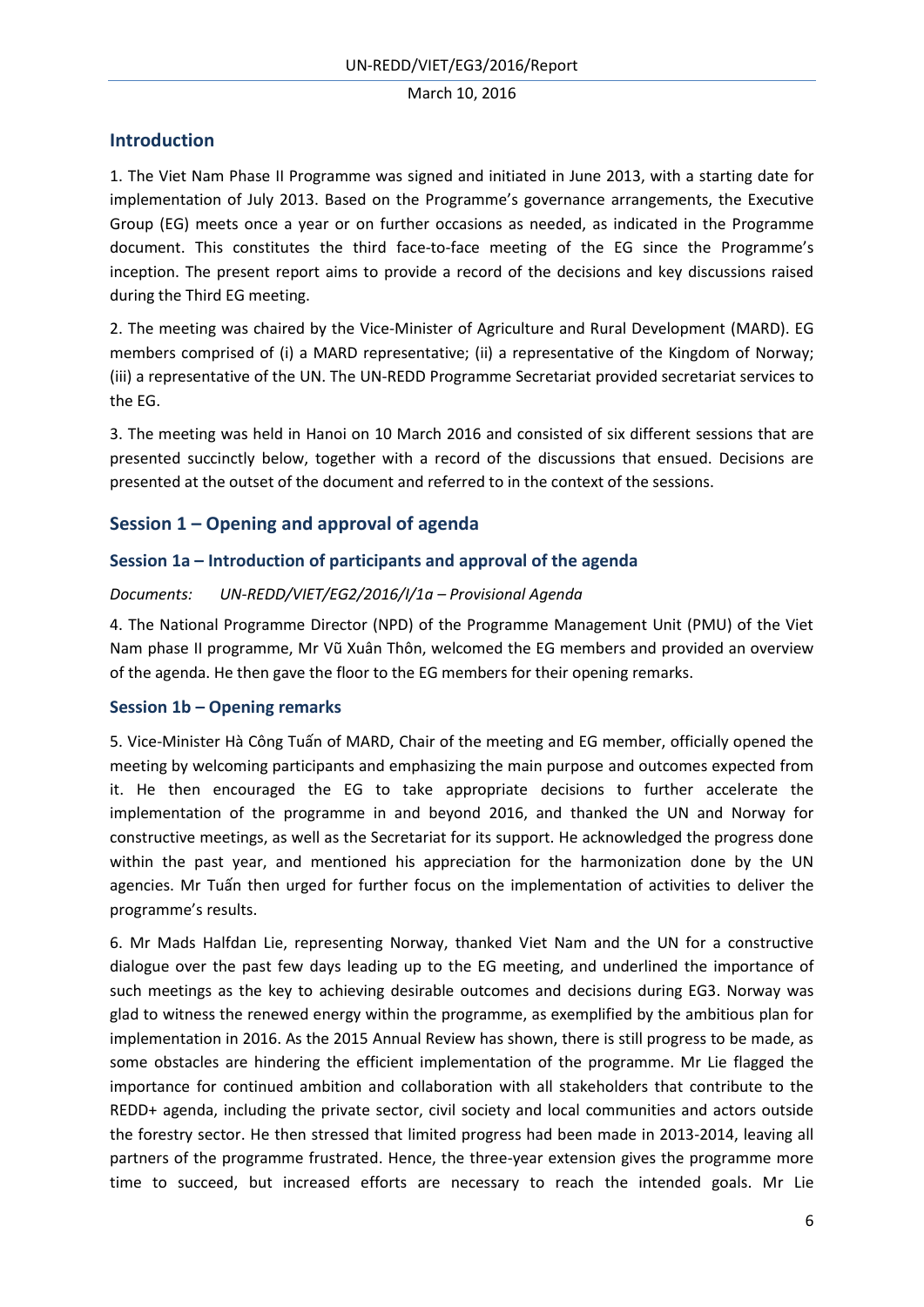congratulated Viet Nam on submitting its national contribution (INDC) to the UNFCCC in 2015, and encouraged Viet Nam to use the ongoing revision of the National REDD+ Action Programme to describe the strategies that will be employed to reach the forest goals as defined in the INDC, thus demonstrating Viet Nam's commitment to the REDD+ agenda. He acknowledged that Viet Nam is one of many tropical forest countries that are competing for access to a limited pool of international climate finance for REDD+. Whether Viet Nam succeeds in attracting results-based finance from international donors, including Norway, will largely depend on the country's ability to take decisive action to address the drivers of deforestation within and outside the forest sector.

7. Ms Tiina Vahanen, representative for the UN, thanked the Government of Viet Nam for their hospitality, and noted that the programme has come a long way since the last EG meeting in March 2015. The UN agencies have committed to delivery support to the country by harmonizing procedures, which has successfully been done in the past year and yielded expected improvements. The programme is now on track for delivering expected results as defined in the Programme Document, and the programme has provided valuable lessons learned to other REDD+ efforts in the region and beyond. She congratulated Viet Nam on the commitment to reducing emissions as indicated in the Vietnamese INDC submitted to the UNFCCC; and flagged that achieving such ambition requires collaboration with all sectors. Being directly involved in the implementation of the Sustainable Development Goals (SDGs) and the climate change agenda in Viet Nam, the UN agencies would gladly offer further support in achieving the goal of emission reductions. The UN representative looked forward to making some critical decisions at EG3 to set the programme on course to support ambitious, credible and viable REDD+ actions in Viet Nam.

# <span id="page-6-0"></span>**Session 2 – Update on previous EG/PEB meetings**

*Documents: UN-REDD/VIET/EG2/2016/II/2a – Minutes from the PEB Co-Chairs meeting in September 2015 UN-REDD/VIET/EG2/2016/II/2a – Minutes from the PEB meeting in January 2016*

8. Due to time constraints, the update on the latest PEB meeting decisions was cancelled to allow more time for discussion on the items presented in other sessions of the meeting. Background information and minutes from the latest PEB meeting in January 2016 were made available for all meeting participants.

### <span id="page-6-1"></span>**Session 2a – Overview of status of EG2 decisions**

#### **Secretariat**

<span id="page-6-2"></span>9. Ms Mirey Atallah, representing the Secretariat, provided an update on measures that have been taken since the last EG2 meeting, and highlighted that all seven decisions that were made by the EG at its last meeting have been implemented or followed up through different courses of action. A report will be circulated to the members of the EG on the status of implementation of the decisions from all previous EG meetings, providing follow-up information for this session of the EG3.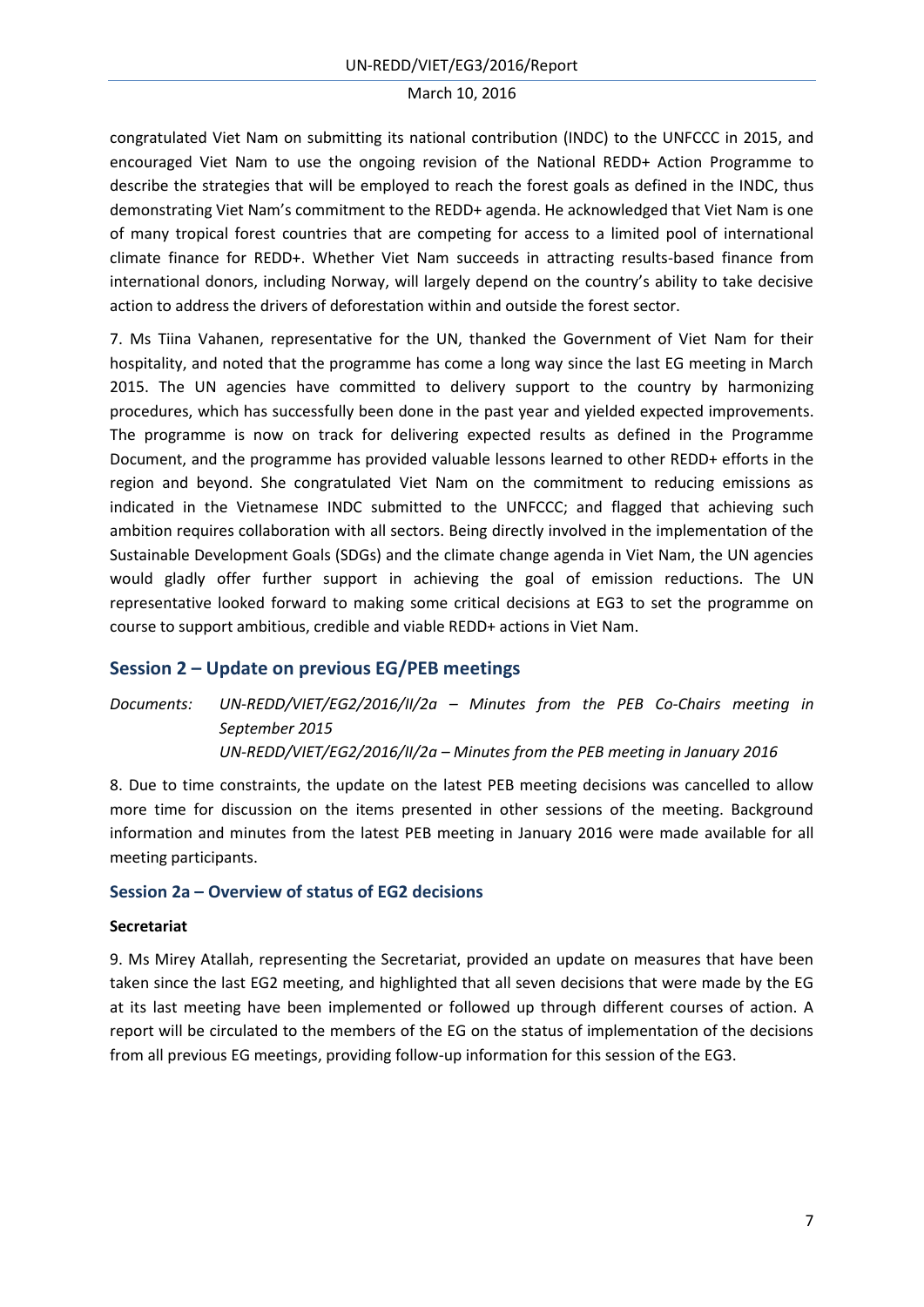# **Session 2b – Feedback**

#### **Norway**

10. Mr Lie thanked the Secretariat for the update, acknowledging the work that has been done to follow-up on the EG2 decisions. He noted that the timeliness of the implementation of decisions suffered some delays, highlighting the responsibility of the PEB that should follow-up on EG decisions but which has only met once since the last EG meeting in March 2015, in addition to the PEB Co-Chairs meeting in September 2015.

# **Decisions**

*EG 3.1 – The EG requests the Secretariat to provide a written report on the status of implementation of decisions of its previous meetings. This report is to be provided together with the report of the present meeting.* 

# <span id="page-7-0"></span>**Session 3 – Overview of progress**

### <span id="page-7-1"></span>**Session 3a – Overview of progress and results**

*Documents: UN-REDD/VIET/EG3/2016/III/3a – Annual Progress Report 2015 UN-REDD/VIET/EG3/2016/III/3a – Cumulative Progress Report: Original Logframe*

#### **NPD**

11. The NPD presented an overview of progress against the 2015 Annual Work Plan and the UN-REDD Viet Nam phase II Programme's targets. He highlighted the overall achievement of the programme at outcome level, and provided specific information on achievements and rate of delivery under each outcome. The programme stands at an overall disbursement rate of 80%, despite delays at provincial level in liquidating allocated budget. Highlighting some of the key challenges in 2015, the NPD indicated that in order to proceed with an inter-sectoral approach for the programme it will be essential to gain the trust of other sectors beyond forestry and ensuring the future engagement of those in the next phase of the programme.

12. As requested by the EG at its second meeting for emphasizing reporting on outcome 6 on strengthening regional cooperation, the NPD provided details on regional agreements that have been signed with two provinces in Laos to further knowledge exchange and benefit from lessons learned in both countries.

### <span id="page-7-2"></span>**Session 3b – Financial status**

*Documents: UN-REDD/VIET/EG3/2016/III/3b – Funding Framework*

### **MPTF-O**

13. The representative for the UNDP Multi-Partner Trust Fund Office (MPTF-O), Ms Mari Matsumoto, via audio connection, provided an overview of the funding framework and confirmed the total funds received to be US\$ 16,945,017 and available balance of funds in the account to be US\$ 38,686. She highlighted that the amount requested in the Annual Work Plan exceeds the 2016 installment indicated in the Standard Administrative Arrangement with the donor, and that the transfer planned for 2016 would need to be increased.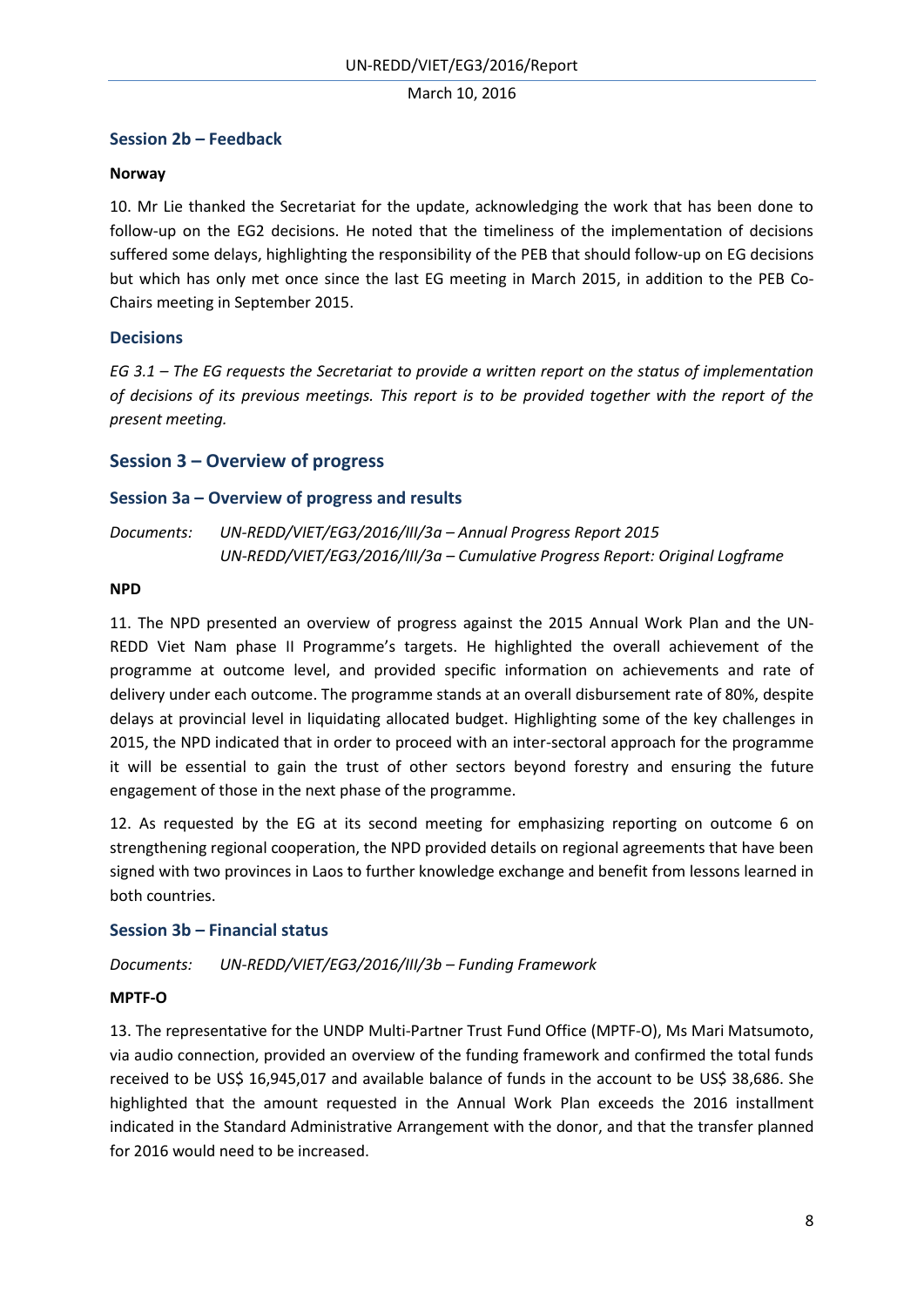#### <span id="page-8-0"></span>**Session 3c – In focus: Update to the EG on land tenure**

#### *Documents: UN-REDD/VIET/EG3/2016/III/3c – Information document on tenure*

14. The National Project Coordinator, Mr Nguyen Huu Dzung, provided an overview on how tenure is being considered in the Viet Nam programme, and set focus on some of the key recommendations that have been generated by the Provincial REDD+ Action Plans (PRAPs). He introduced the next steps considered both for the current programme and in going forward related to potential PAMs. These include developing recommendations for Forest Land Allocation (FLA) interventions for the remaining provinces, formulating recommendations for a PRAP 'intervention package', and hosting a consultation workshop in mid-April, as well as formulating recommendations as part of the NRAP revision process.

#### **Discussion**

#### **Norway**

15. The representative of Norway expressed satisfaction to see that compared to 2014 the programme appeared to have overcome its most severe challenges. With an expenditure rate of about US\$ 6,6 M the programme is moving towards full implementation. He noted that activities implemented through UNEP have a remarkably lower delivery rate (26%) than FAO and UNDP, and hence requested that corrective actions be taken to increase the low delivery rate of UNEP going forward. He further noted the completion of several deliverables in 2015, but mentioned that implementation of activities under outcomes 5 and 6 has only shown limited progress so far.

16. He thanked the team for providing the 2015 Annual Review well in advance, as it has proven very useful to assess programme performance. The value of the review in providing complementary information to the annual report was highlighted, and the representative of Norway requested that future reviews be available in time for the EG meetings – in particular the 2016 review to be available as early as November. Noting that the 2015 Annual Review emphasized that institutions outside VNFOREST play a key role in the success of the UN-REDD Programme, especially on outputs 1.5, 2.5 and outcome 6, Norway looks forward to hearing at the next EG meeting how such institutions have been engaged concretely. Noting that reporting on outcomes is essential, as it describes how Viet Nam and MARD have used activities and deliverables produced by the Viet Nam phase II programme to advance on REDD+, he requested that future reporting should also include progress on outcomes against the baseline and annual targets. He indicated that Norway approves the 2015 Annual Progress Report and requested that future reports track progress against annual targets.

#### **UN**

17. The representative of the UN welcomed the substantial increase in programme delivery since the last EG meeting in March 2015 and noted the progress on substance, such as the submission of FRELs/FRLs to the UNFCCC, the finalization of the PRAPs, and progress on the Benefit Distribution System (BDS). Looking forward she emphasized the need for a more transparent NRAP revision process. While welcoming the reporting on outcomes, the UN representative agreed with Norway's proposal on reporting against targets for future progress reports.

18. She stressed that land tenure is a critical global issue, as many countries struggle with land allocation. She also stressed that while the UN-REDD Programme will not be able to solve all tenure issues in the country, it can contribute to steering the process in the right direction, particularly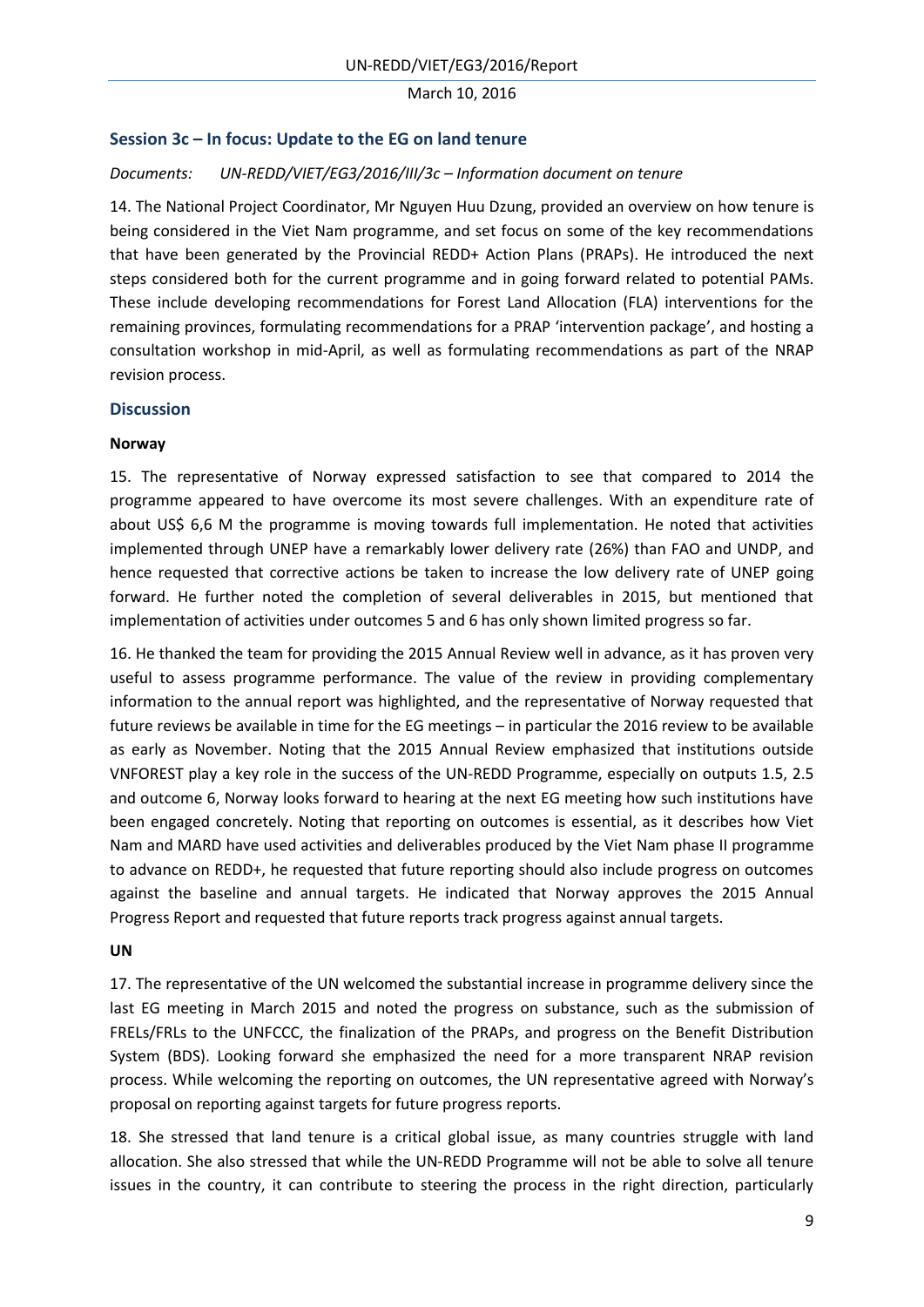where tenure issues are critical for and conducive to REDD+. She welcomed the high relevance and strong interest by partners, but noted that currently progress is slow. Hence, she reaffirmed the importance and priority on land tenure and requested the programme to report back on progress for outcome 5 at the next EG meeting in November 2016. Indicating that robust decision-making by the EG is required, she called on the programme to engage more strongly with state and non-state actors outside of the forest sector, primarily because drivers for deforestation and forest degradation lie outside of the forest sector.

#### **Norway**

19. Echoing the words of the UN, Norway welcomed the update on tenure, stressing that land tenure policies strongly affect REDD+ implementation and allocation of land rights to communities which can significantly strengthen sustainable forest management, if done in the right way. Recognizing that Viet Nam has long standing experience in dealing with these issues, the Norwegian representative encouraged the programme to continue to build on past experiences and lessons, and to engage with state and non-state actors outside of the forest sector in order to advance the REDD+ agenda. He further suggested that the programme could assess the impacts of different forest management regimes on forest carbon sequestration, biodiversity and livelihoods for different management regimes in comparison with community-based forest management. Finally, he requested the programme to report back at the next EG meeting on its progress made in addressing land tenure issues.

#### **UN**

20. The representative for the UN recommended the approval of the 2015 Annual Work Plan and congratulated the team on the progress made. She noted that progress is still lagging behind on outcomes 5 and 6, and encouraged the team to place stronger focus on these outcomes in the future.

#### **MARD**

21. The representative of MARD expressed his satisfaction with the progress made and congratulated the UN on efforts made responding to the request of the Government of Viet Nam in addressing differences in processes and procedures of the UN agencies. He emphasized that the progress accomplished would not have been possible without the harmonization and streamlining that has been done by all parties involved throughout the last year. The updated PIM has been issued publically, and many achievements have been made, such as the UN-REDD contribution to the emission reduction programme. Establishing the FCPF Carbon Fund and setting up programmes on promotion of land allocation in pilot sites, has helped design important policies and measures related to land tenure.

22. He noted that the delivery rate of the programme has increased, but better disbursement is required and pilots for results-based payments should be initialized. As a result, the next three years will be crucial for the programme, and it will be important to closely assess the impact the National REDD+ Action Programme has on the forest protection and development plan of Viet Nam. Furthermore, he indicated that the Government of Viet Nam has upgraded the forest protection and development plan into a National Programme until 2020, which could be a good conduit to facilitate relevant policies and measures and clarify land tenure. The MARD representative requested the PMU to provide a more detailed report to be circulated to all EG members. Together with tenure, the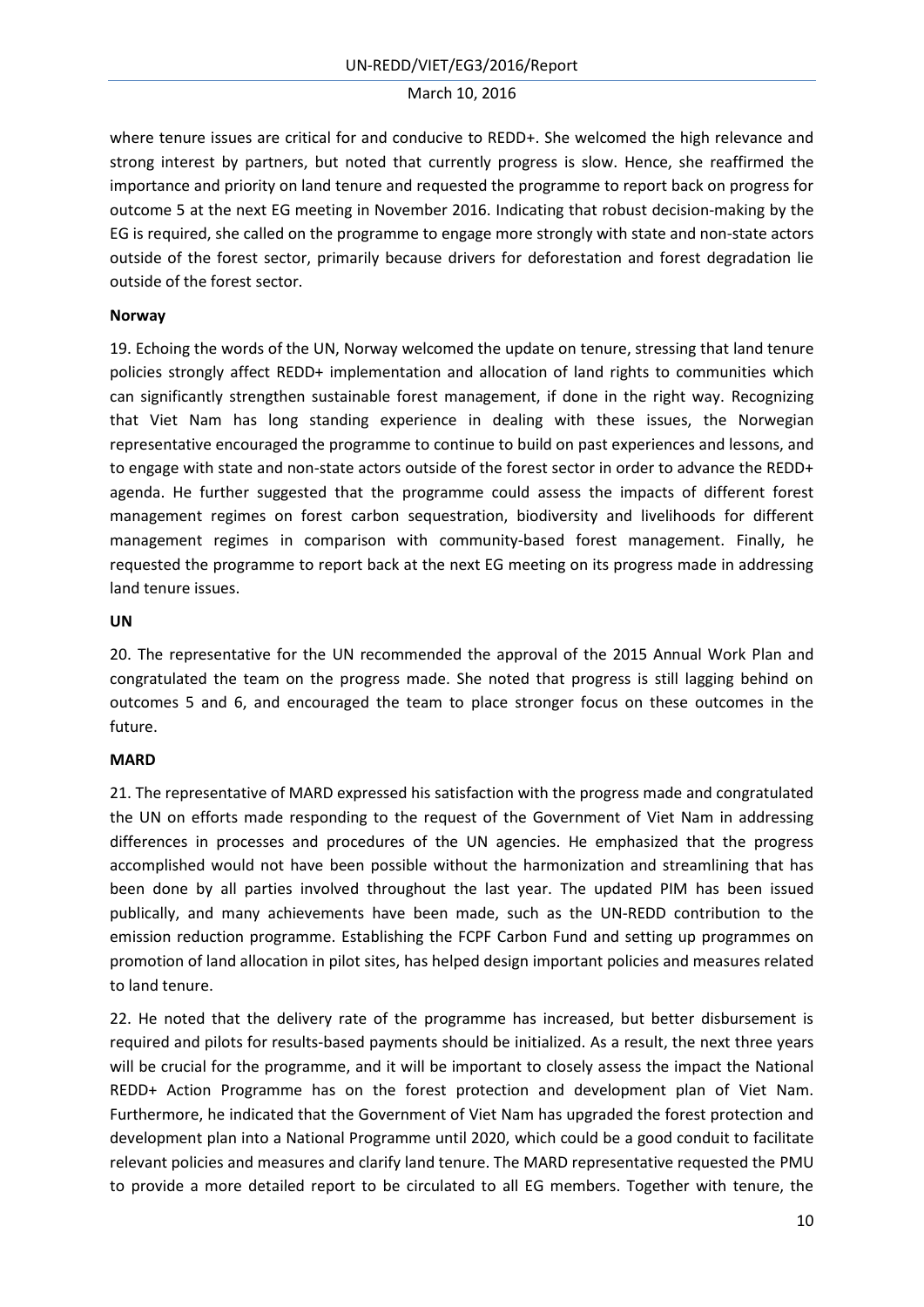programme will need to think of different mechanisms as to facilitate sustainable forest management in the country.

#### **Norway**

23. With respect to the financial status of the programme and recalling the budget for 2014, it appeared that the MPTF-O transferred the full Annual Work Plan budget to the three UN agencies without further taking into account unspent funds. He stressed that future transfer requests to the donor should be based on the financial need of the UN agencies and fully account for any unspent balances. He further emphasized that there should be more clarity what sort of assessment of needs, that includes unspent balances, the MPTF-O makes before disbursing funds. The Norwegian representative furthermore inquired about the remaining balance of the UN agencies, and the overall amount remaining to support implementation of activities in the future. In addition, Norway clarified that the installment amounts in the Standard Administrative Arrangement are indicative only, and internal reviews of the resource requirements will be done to determine the disbursement for 2016.

#### **MPTF-O**

24. Reminding the EG that financial figures on the MPTF gateway will only be available in May, the MPTF-O representative clarified the need to adjust the Annual Expenditure to reflect the need of the different agencies as an indication of what would be requested for the next period.

#### **UNDP**

25. The representative for UNDP underlined the importance of the discrepancy between commitment and expenditure, the latter being made available on the MPTF portal. Therefore the financial figures would need to be reviewed taking this into account so the EG can make an informed decision.

#### **Decisions**

*EG 3.2 – The EG approves the annual report 2015 and congratulates the team on the progress marked in this last year. However noting that outcomes 5 and 6 continue to lag behind, the EG encourages the team to increase its focus on these two outcomes.* 

*EG 3.3 – For future reports, the EG recommends reporting against annual targets at the outcome level, and enhancing the focus on results in the report.* 

*EG 3.4 – The EG requests the MPTF-O and UN agencies to provide an assessment of financial needs in order to determine the need for, timing and amount of the next transfer to the MPTF-O. This assessment will take into account expenditures as well as commitments and clarify resources available for programming.* 

#### *On tenure*

*EG 3.5 – The EG welcomes the update on tenure and embedding the piloting through the PRAPs. Recognizing the limitations of VNFOREST in addressing this vast agenda, the EG recommends that:*

*(i) The programme builds on experiences and lessons from other programmes and in other provinces;*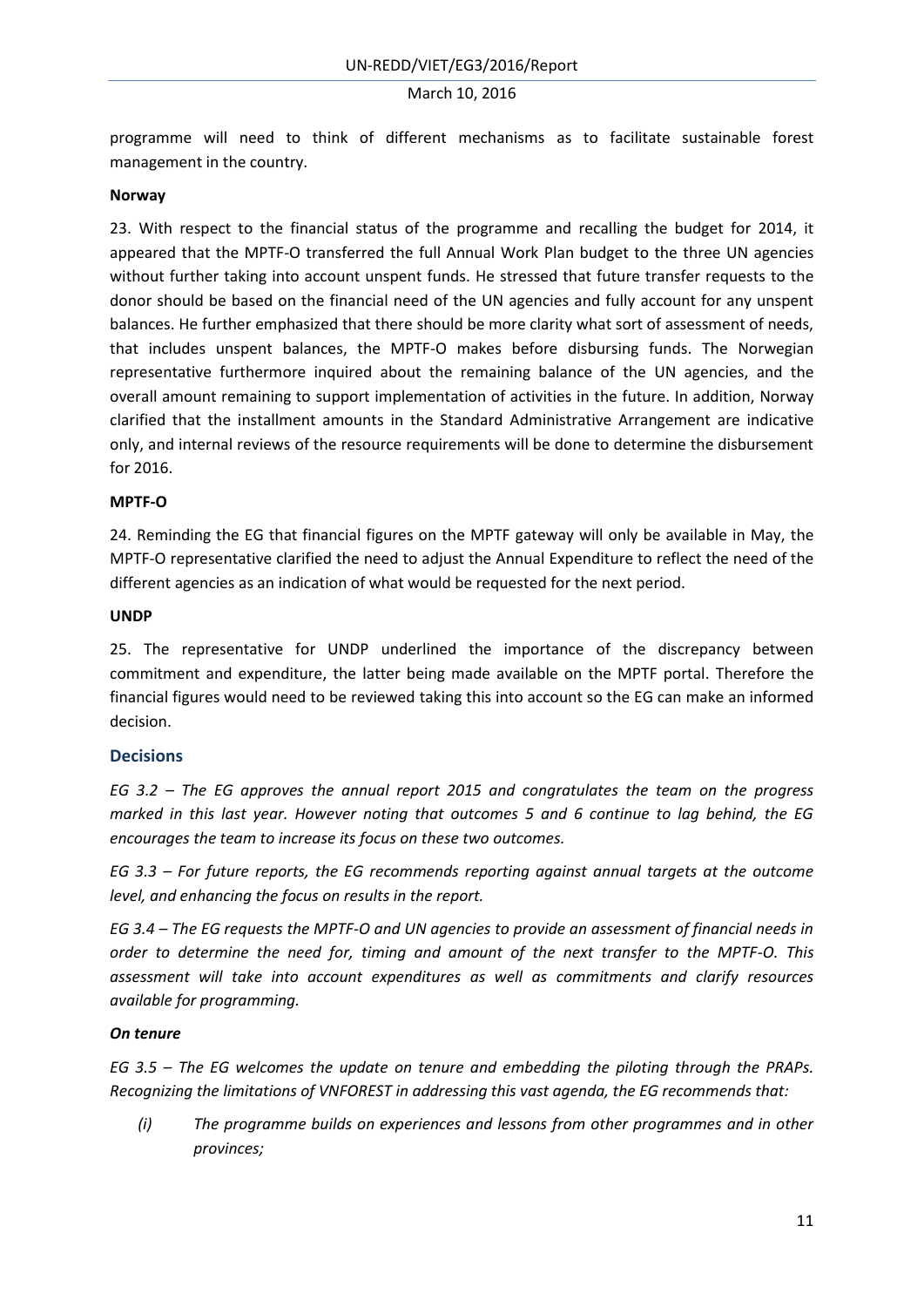- *(ii) The programme engages with state and non-state actors outside of the forest sector in order to advance the agenda of tenure as it relates to REDD+;*
- *(iii) As a contribution to enhancing forest management in Viet Nam, the programme considers assessing the impacts of community based management on forest carbon, biodiversity and livelihoods in comparison with other forest management regimes;*
- *(iv) The programme captures the lessons derived from the piloting of PRAPs to generate policy recommendations at a national level including through the NRAP revision process.*

### <span id="page-11-0"></span>**Session 4 – Independent reviews and management responses**

# <span id="page-11-1"></span>**Session 4a – Presentation of findings and recommendations of the Annual Review and response to recommendations of the MTR and the Annual Review**

*Documents: UN-REDD/VIET/EG3/2016/IV/4a – Annual Review Report 2015 UN-REDD/VIET/EG3/2016/IV/4a – Management Response to the Annual Review 2015 UN-REDD/VIET/EG3/2016/IV/4a – Management Response to the MTR*

26. Mme Nguyễn Thị Thu Thủy, National Programme Deputy-Director (dNPD) of the PMU, provided an overview of the status of implementation of the management responses to the 2015 Annual Review and MTR, highlighting the issues that still required actions. Of the 19 cumulative recommendations, six have been completed, eight still require further monitoring and improvement, and nine are included in actions to be taken.

#### <span id="page-11-2"></span>**Session 4b – In focus: Revision of governance arrangements**

*Documents: UN-REDD/VIET/EG3/2016/IV/4b – Terms of Reference for PSC UN-REDD/VIET/EG3/2016/IV/4b – Information document on the UNDG Terms of Reference UN-REDD/VIET/EG3/2016/IV/4b – Information document on Rules of Procedure for the UN-REDD Programme*

27. The dNPD then presented the proposed changes of the governance arrangements for the programme, as proposed by the VNFOREST office and outlined in the Terms of Reference for a proposed Programme Steering Committee as the basis document for the discussion.

### **Discussion**

28. The Chair opened the discussion highlighting the fact that both independent annual reviews had stressed the need for a revision of the governance structure. He brought to the attention of the EG that the PEB had tasked the PMU with the preparation of a revised governance structure that would be more fitting for the programme and enable faster decision-making. He indicated that the Government of Viet Nam is willing and ready to adopt the proposed structure – termed Programme Steering Committee – as presented in the background document submitted for consideration of the EG. He invited the EG members to reflect on this, stressing the importance of reaching a decision as quickly as possible so that it becomes effective in time to generate positive impacts on the pace of decision-making and implementation.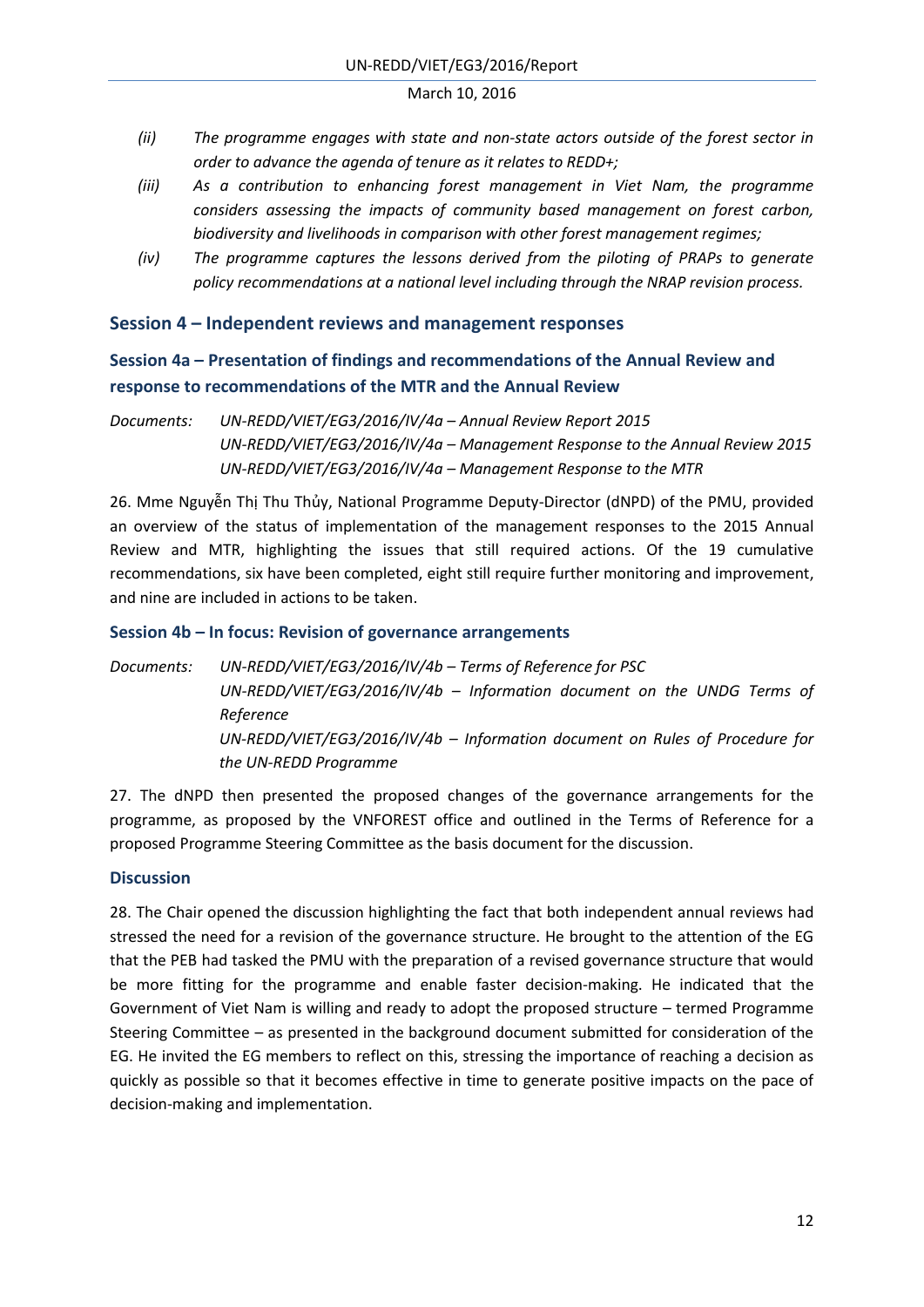#### **Norway**

29. The Norwegian representative thanked the programme for the opportunity to participate in the 2015 Annual Review process and the management responses presented, also appreciating the informative report produced on the status of implementation of the 2014 MTR management response, which complements the 2015 Annual Review. The Annual Reviews provide all partners with important information, and provide an opportunity to assess performance and address potential obstacles in the programme. The 2015 Annual Review demonstrates that the UN agencies have successfully harmonized their delivery frameworks, and displays that MARD, VNFOREST and the PMU have succeeded to some degree in clarifying roles and responsibilities.

30. Further observations by Norway have been made, including the following:

(i) Took note of the two MARD decisions, and encouraged the programme to ensure smooth implementation through the CIPs.

(ii) Encouraged MARD to make full use of the STWG platform for consultation in the NRAP revision process.

(iii) Encouraged the programme to communicate to the EG how other institutions should be better involved in the overall implementation process.

31. The Norwegian representative furthermore encouraged the programme to report on the management responses to the 2015 Annual Review and the 2014 Mid-Term Review for the next EG meeting through a single document, including only recommendations that would be still pending at the time of reporting.

#### **MARD**

32. The representative of MARD reminded EG members that recommendations made in the 2014 Mid-Term Review are coupled to certain reforms from MARD side, such as delegation of power to authorities at lower level, etc. Concerning a potential merge of EG and PEB, a reform of procedures and formalities to harmonize with Vietnamese regulations and international standards would be needed. He furthermore expressed his support to the merger of these two governance bodies into a joint Programme Steering Committee, dealing with both the functions from the EG and the PEB. Each of the three main stakeholders should have one representative, additionally providing the opportunity to other members from UN agencies, governmental and/or international institutions, civil society and representatives of provinces to act as non-voting members to the meeting, if necessary. He stressed that the programme has only three years left to fulfill its activities, and there should be no more delays in the decision-making process. MARD would be able to make a decision on a changing governance structure during EG3, should both Norway and the UN agree.

#### **UN**

33. The UN representative commended the updated management responses and the impact assessment, and requested that the status and impact reports be presented at the next EG meeting, in a simplified way. She further noted that the 2015 Annual Review has repeatedly called for the programme to reach beyond the forest sector, and to be more inter-sectoral in its collaboration efforts with other institutions. She recommended the EG to request a specific report on how future engagement of additional sector will take place.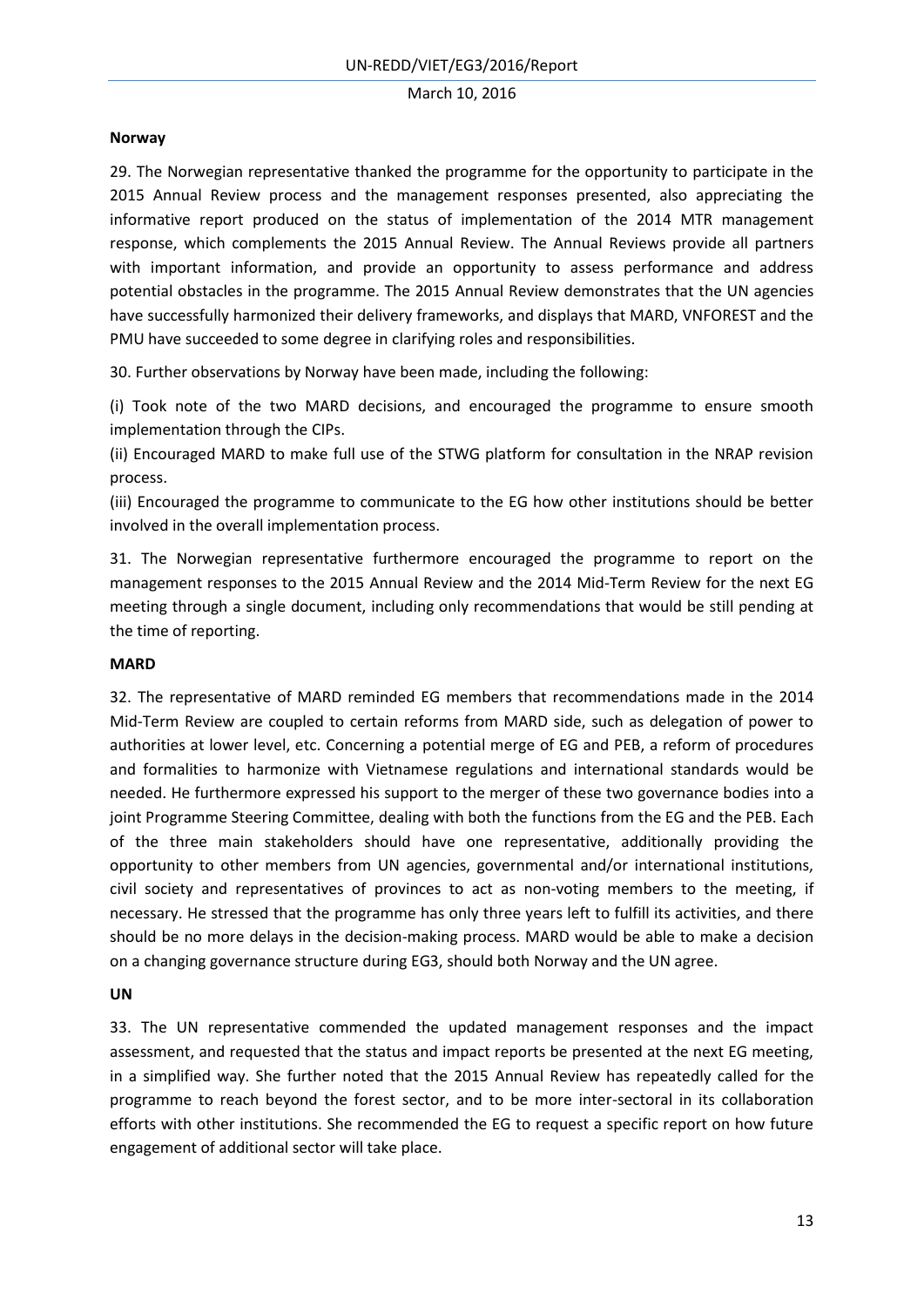34. Requesting that the discussion covers the review and management response first and then in a second round focuses on the governance structure, she flagged the importance of differentiating roles of decision-making versus consultation and inquired about the role of the National REDD+ platform in facilitating broad-based consultations.

#### **MARD**

35. The representative of MARD mentioned the existence of a National REDD+ Steering Committee and National Committee on Climate Change, and furthermore emphasized the willingness of the Vietnamese Government to support REDD+ implementation not only by MARD but also by a large number of additional actors, including local communities and local implementation partners.

#### **UN**

36. The UN agencies are interested in streamlining the governance structure towards efficiency and cost-effectiveness that support the implementation of the programme. The way the EG is currently in effect, having three members, is a good way of conducting business and making decisions for the UN-REDD Programme in Viet Nam. Although it would have been ideal to make a decision on the adjustment of the governance arrangements at this present meeting, the issue has not been sufficiently assessed and discussion will need to be continued beyond the meeting. She recognized that the three EG entities have different legal provisions that are guiding them through the decisionmaking process and that any reform would have to accommodate principles that all three partners agree on, while taking into account the legal requirements.

#### **Norway**

37. The representative of Norway agreed with the principles of simplification and effectiveness and indicated that Official Development Assistance (ODA) grant management binds Norway to certain regulations, and hence, the governance body should be an effective decision-making body, rather than a consultative body. In addition, the new governance body should have the same mandate as the current EG as these represent the required decisions that Norway as a donor needs to be involved in. The proposal by the PMU will need to be legally reviewed by the UN agencies and the MPTF-O, and needs additional approval by the legal department of NORAD. In concluding, he indicated that, with only three remaining EG meetings within the lifetime of the programme, maintaining the current governance structure might be an option to be kept in mind.

#### **MARD**

38. The MARD representative added that a decision on how to revise the programme's governance arrangements will need to be made within the next six months, and be done in the most efficient way as hiring additional consultants or expertise to review arrangements would take a lot of time.

#### **UN**

39. The representative of the UN agreed that an adjusted governance structure to advance more efficient decision-making processes is needed. Such an adjustment should include provisions to undertake consultations without burdening the decision-making process further. She supported a short process where a working group of representatives of all three EG members will develop a proposal within a set timeframe to propose an adjusted governance structure, and explore the feasibility of such measures that would be rapidly implementable. From the UN side, she indicated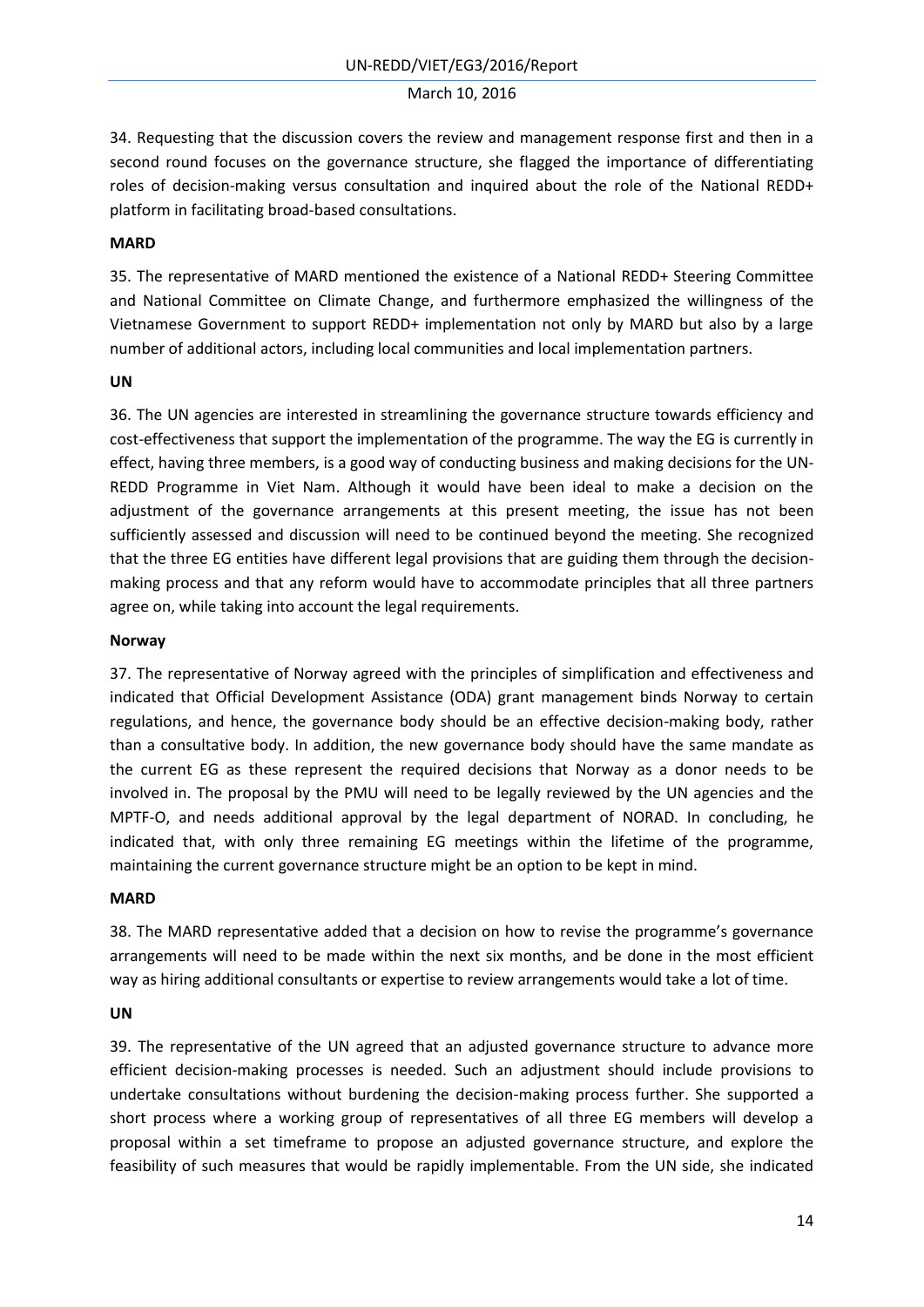that when setting up a new governance structure, two issues will need to be ensured: (i) in line with the UNDG guidelines, and the MPTF-O will need to remain an ex-officio member of the structure, and (ii) Secretariat functions should be transferred to the Lead Facilitating Agency at country level – she requested this be effective immediately, irrespective of the future governance structures.

#### **Norway**

40. The Norwegian representative expressed his support for the proposal by the UN for setting up a working group to consider options for streamlining the existing governance structure. Any proposal from the working group would need to be approved by each partner according to their internal procedures and could then be forwarded to the EG for adoption through a non-objection procedure.

#### **MARD**

41. Urging for a decision on a revised governance structure at EG3, the Chair indicated this would shorten the future process of decision-making, as recommended by the independent review. He stressed that additional delays in implementation might surface, should the decision to merge the PEB and EG take a long time.

42. The VNFOREST representative (an observer to the EG) then suggested that an alternative approach is needed to maintain the current structure, also given the fact that the EG only has two to three meetings left within the lifetime of the programme. The conduct of the meetings should be improved, for instance, future PEB meetings could be held right before an EG meeting, so that decisions having a bearing on implementation can move forward more rapidly.

#### **Decisions**

*EG 3.6 – The EG commends the updated management responses and the sober assessment of impacts. The EG requests that a report on the status and impact of the management responses of independent reviews be presented at the next EG meeting, noting that for the sake of simplicity only pending recommendations should be addressed.* 

*EG 3.7 – Welcoming the complementarity and information provided by the Annual Review, the EG requests the continued practice of having the Annual Review report available ahead of its meetings.* 

*EG 3.8 – Noting the repeated recommendations to expand the reach of the programme beyond the forestry sector and beyond VNFOREST, the EG requests a specific report at its next meeting on how this engagement beyond the forestry sector has been implemented, what activities were carried out and what are the results and impacts.* 

#### *On governance review*

*EG 3.9 – In view of the role of the National REDD+ Steering Committee as the overarching coordination and policy setting body for the REDD+ agenda in Viet Nam,* 

*Noting the need for increasing the efficiency in the decision-making structures of the programme,* 

*Recognizing the attempt to merge EG and PEB at its current meeting and efforts undertaken so far to explore possible solutions, and* 

*Acknowledging the legal requirements of the three partners in the programme,* 

*The EG*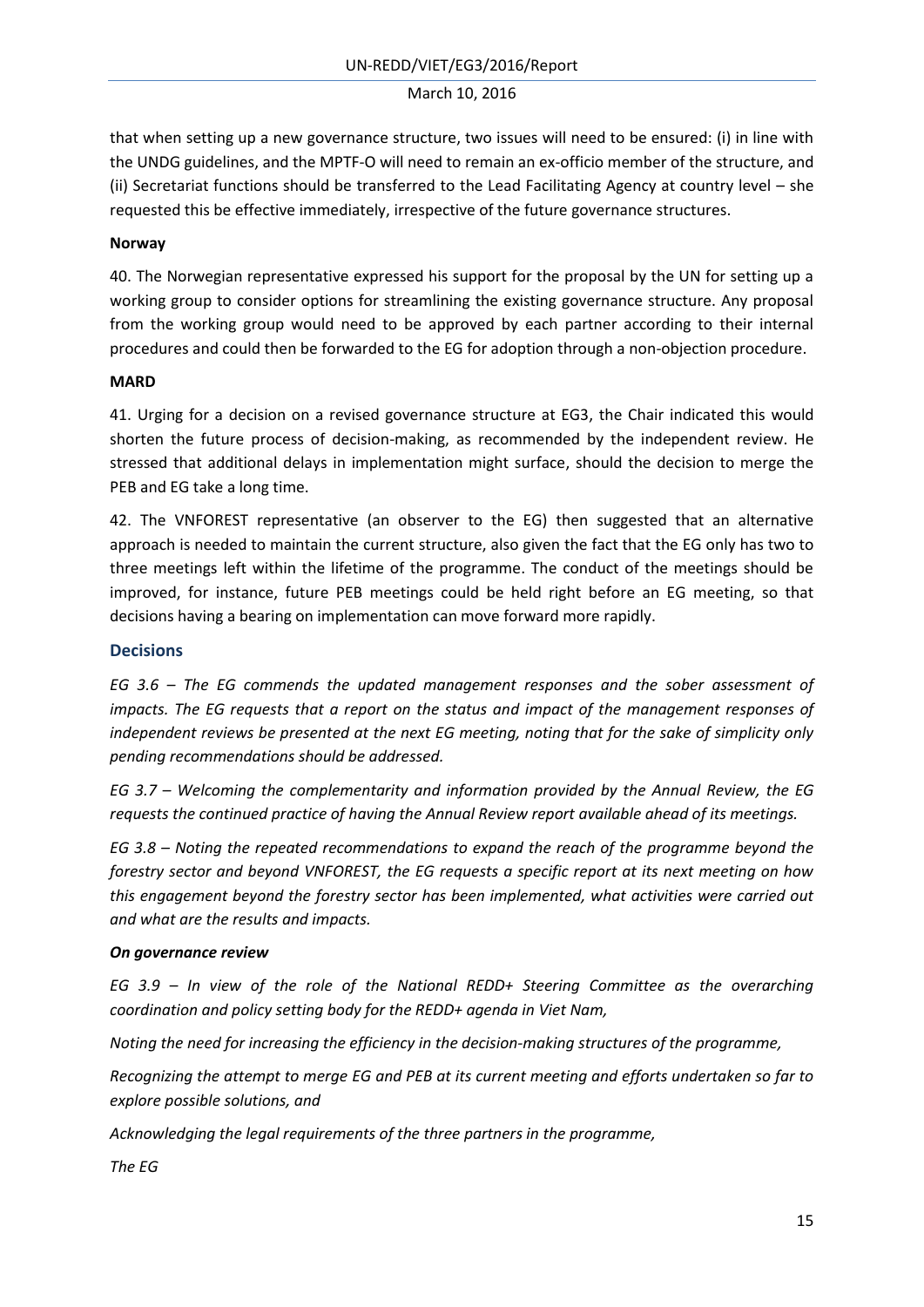- *(i) recommends the reactivation of the working group, as per the decision of EG2 in March 2015, to explore feasible and rapidly implementable measures to enhance and streamline decision-making in support of programme implementation;*
- *(ii) requests the PMU and UN in Viet Nam to jointly facilitate the process to identify options, noting that any changes need to be effective prior to the next meetings; and*
- *(iii) requests that a first proposal be made available in June 2016 for consideration by partners between June and September 2016.*

*EG 3.10 – The EG agrees to (i) the transfer of Secretariat services of the EG to the Lead Facilitating Agency in Viet Nam (UNDP), and (ii) the continued ex-officio membership of the MPTF-O in the new decision-making structure.* 

# <span id="page-15-0"></span>**Session 5 – Results framework, 2016 AWP & budget**

43. The session included the presentation of the Annual Work Plan (AWP) and budget for 2016, as well as an update on the revised results framework of the programme.

# <span id="page-15-1"></span>**Session 5a – Presentation on programme extension and revised results framework**

*Documents: UN-REDD/VIET/EG3/2016/V/5a – Overview of Programme milestones UN-REDD/VIET/EG3/2016/V/5a – Revised Log frame Narrative* 

44. The Chief Technical Advisor (CTA) for the programme, Mr Fabien Monteils, presented the EG with an overview of the revised log frame, and highlighted key targets of the programme. He then introduced a sequential approach to 2016-2018, and how to best report on programme targets in the future.

### <span id="page-15-2"></span>**Session 5b – In focus: Revisions on outcome 6**

### *Documents: UN-REDD/VIET/EG2/2015/V/5b – Information document on Outcome 6*

45. The CTA updated EG members that there has only been limited progress in implementation of activities in regard to outcome 6. He then presented existing challenges, and how the programme is planning on addressing those in the upcoming next phase of the programme.

### <span id="page-15-3"></span>**Session 5c – Presentation of AWP & Budget 2016**

### *Documents: UN-REDD/VIET/EG3/2016/V/5c – Annual Work Plan 2016*

46. The CTA presented the EG with the approach for developing the 2016 work Plan and highlighted key activities envisaged for the coming year. Referring to the impact of fluctuation in exchange rates, he reported that the majority of budget cuts have been reflected on the technical readiness work under outcomes 3, 4 and 5. He flagged that, in order to cope with the change, the programme anticipates acceleration in the pace of implementation, focusing on meeting the requirements of the Warsaw Framework in 2016, and boosting implementation of PAMs in 2016 and 2017. In addition, reallocated budget from UNEP to UNDP in 2016 is US\$ 1,170,605 (7% indirect support costs included).

### **Discussion**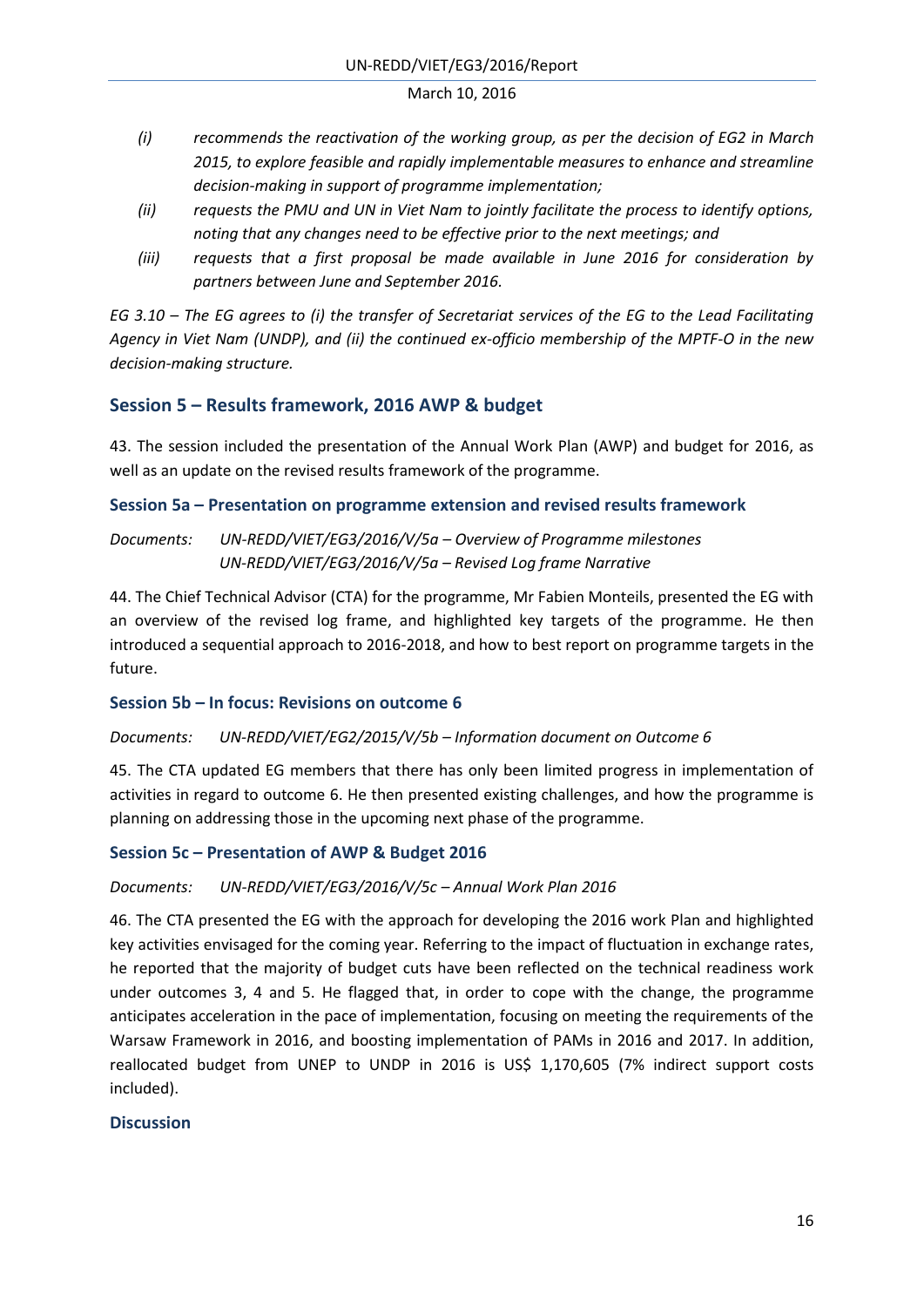#### **Norway**

47. The representative of Norway mentioned that Norway will support a preliminary approval of the revised results framework on the condition that the targets and indicators for 2016-2018 are clarified and made fully consistent, and requested that a revised version be shared within one month for an approval on a no-objection basis. He then encouraged the Government of Viet Nam to explore how additional readiness activities and continued implementation of PRAPs can be financed from other programmes or through self-financing, stressing the importance of realistic budgeting and maintaining the quality of programme outputs going forward. As the pace of implementation speeds up, he indicated the importance of ensuring sufficient capacity in national institutions to take over the functions that are currently being performed by the UN-REDD Viet Nam phase II Programme. Finally, he suggested that a plan should be presented at the next EG meeting that describes the next steps the programme intends to take to ensure sustainability of REDD+ implementation.

#### **UN**

48. The UN representative recommended for the proposed changes to the results framework to be preliminarily approved, and agreed with the comments made by Norway that further clarification on targets and indicators is needed before final approval. She further supported the comments made that sustainability is an important factor going forward, especially when phasing out the programme and supported the request for presenting a phase out and sustainability plan at the fourth meeting of the EG. She indicated that the UN agencies will approve the 2016 Annual Work Plan, recognizing the high level of ambition in comparison to the work plan of previous years.

49. Concerning the provision of support to the revision of the forest law in Viet Nam, she indicated that they should be able to contribute to that process, however as a complement to the work of other national/international institutions. She recommended that in implementing the 2016 AWP, the NRAP revision process should put stronger focus on the assessment of direct and indirect drivers of deforestation, and the overall scope and engagement should be broadened beyond the forest sector. She recommended that the NRAP revision process should place emphasis on capturing lessons learned from provincial level and other experiences and include an outlook for 2016-2018. Implementing activities on outcome 6 have been slow, and although the UN agencies understand that this is a complex process, additional work has to be done on that issue. She suggested that the programme explores the feasibility and further opportunities to address the displacement both within and outside the remit of the programme.

#### **MARD**

50. The MARD representative updated EG members that the Government of Viet Nam is going to review and conduct forestry law reforms to include more up-to-date targets, e.g. for climate change. Indicating that identifying issues for inclusion in the forest law will require extensive contributions from national/international experts, such as legal and forestry consultants, he stressed that a contribution of the UN-REDD Programme to ensure the new forest law includes all necessary provisions conducive for REDD+ would be critical.

#### **Norway**

51. The Government of Norway agreed to the approval of the 2016 Annual Work Plan and Budget, as it is well suited to respond to the programme's objective of achieving technical readiness for REDD+,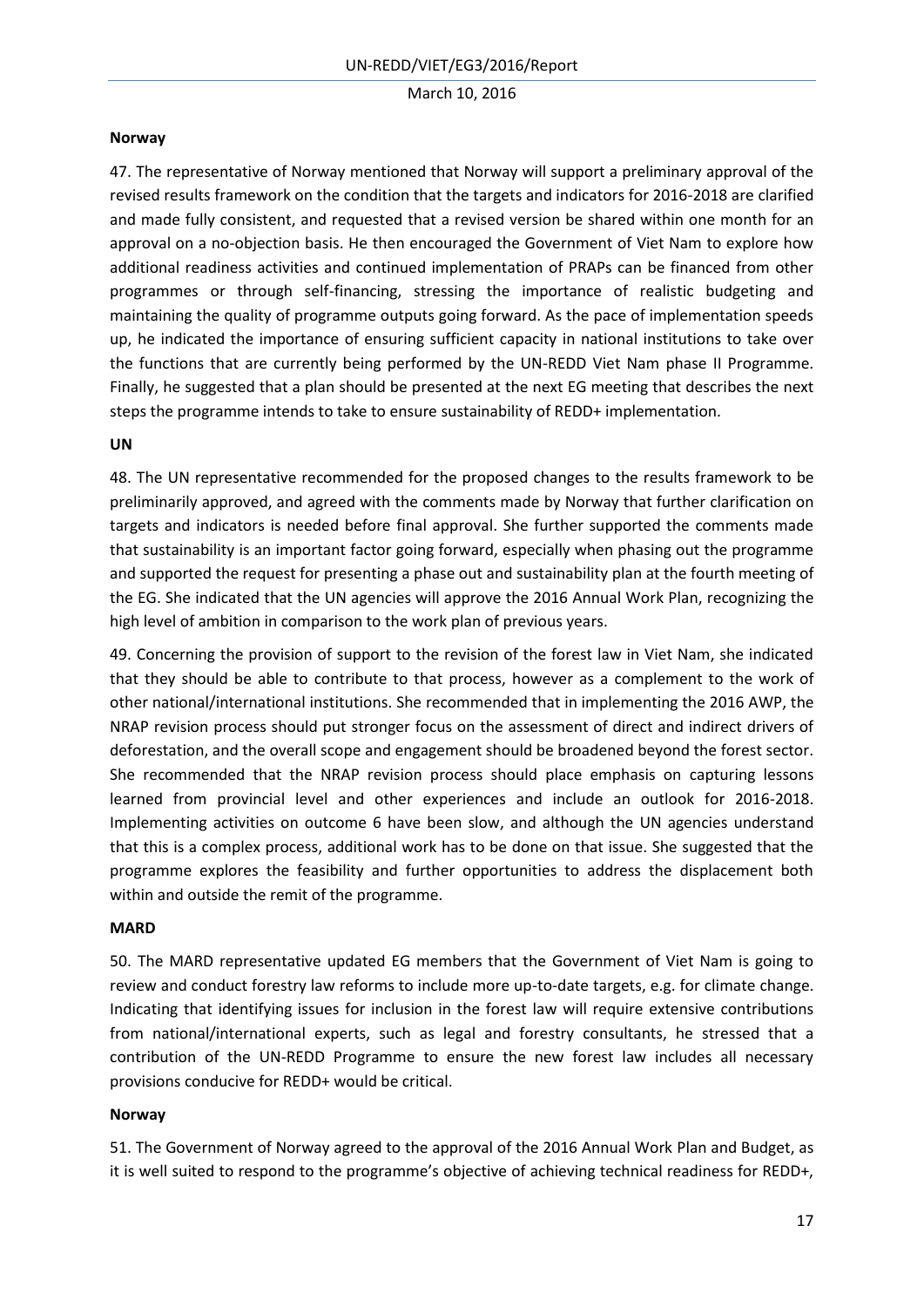demonstrating REDD+ implementation at the provincial level, and displaying Viet Nam's commitment to the REDD+ agenda. Building on the intervention of the UN, he indicated that the work plan is ambitious compared to the performance of the programme in previous years. Hence, the programme will need to closely monitor progress, and might consider shifting some of the activities to 2017 in order to maintain quality.

52. He signaled that taking into account clarification on the financial status, Norway is prepared to make an additional disbursement to implement the 2016 Annual Work Plan once the MPTF-O provides a justification of financial needs that takes into account unspent funds. He agreed with the other EG members that revising the NRAP should be a key priority for the programme in 2016, and it should (i) take a broad scope of analysis and (ii) address both direct and indirect drivers of deforestation as well as (iii) engage with a broad set of state and non-state actors outside the forest sector. Regarding the outcome on safeguards, it is important that activities fully reflect recent UNFCCC decisions and that relevant policies and regulations are revised to ensure that all Cancun safeguards are addressed and respected. He acknowledged that the participatory governance assessment process has already come a long way in the Lam Dong province, and provides an important model for local community participation in the safeguards process.

53. With respect to activities on outcome 6, the Norwegian representative echoed earlier interventions by the UN, and noted that progress in this area has been limited. EG members were encouraged to see that the 2016 Annual Work Plan seeks to reduce imports of illegal timer trading through support to the development of a Timber Legality Assurance System (VNTLAS) under EU-FLEGT. This is a key development that can help ensure that the Vietnamese wood processing industry does not contribute to illegal or unsustainable logging in neighboring countries. He insisted that only by enlisting the collaboration of a wide range of actors including businesses, civil society and governments at different levels the programme will be able to begin addressing this complex set of issues. He also encouraged the programme to work with the private sector to reduce the environmental impact of Vietnamese investments in neighboring countries, particularly in the agricultural sector. He recognized that such transboundary investments are complex, but encouraged the programme to explore the different actors, processes, entry points and impacts related to this issue and present to the next EG an assessment of opportunities to advance this agenda.

### **Decisions**

*EG 3.11 – The EG welcomes the well-founded proposal for changes and provisionally approves it pending further clarification of targets and indicators to be communicated to the EG by April 2016. The approval will be sought by email on a no-objection basis.* 

*EG 3.12 – Considering the accelerated pace of implementation, the EG requests that a "Sustainability and phase out plan" be presented at its fourth meeting (EG4), focused on* 

- *(iv) the uptake of processes within national institutions;*
- *(v) financing for continued implementation of PRAPs and of the NRAP; and*
- *(vi) maintaining the quality and quality assurance of products and processes supported by the programme.*

*EG 3.13 – The EG requests close monitoring of fluctuations in exchange rate to allow the programme to adapt and adjust quickly.*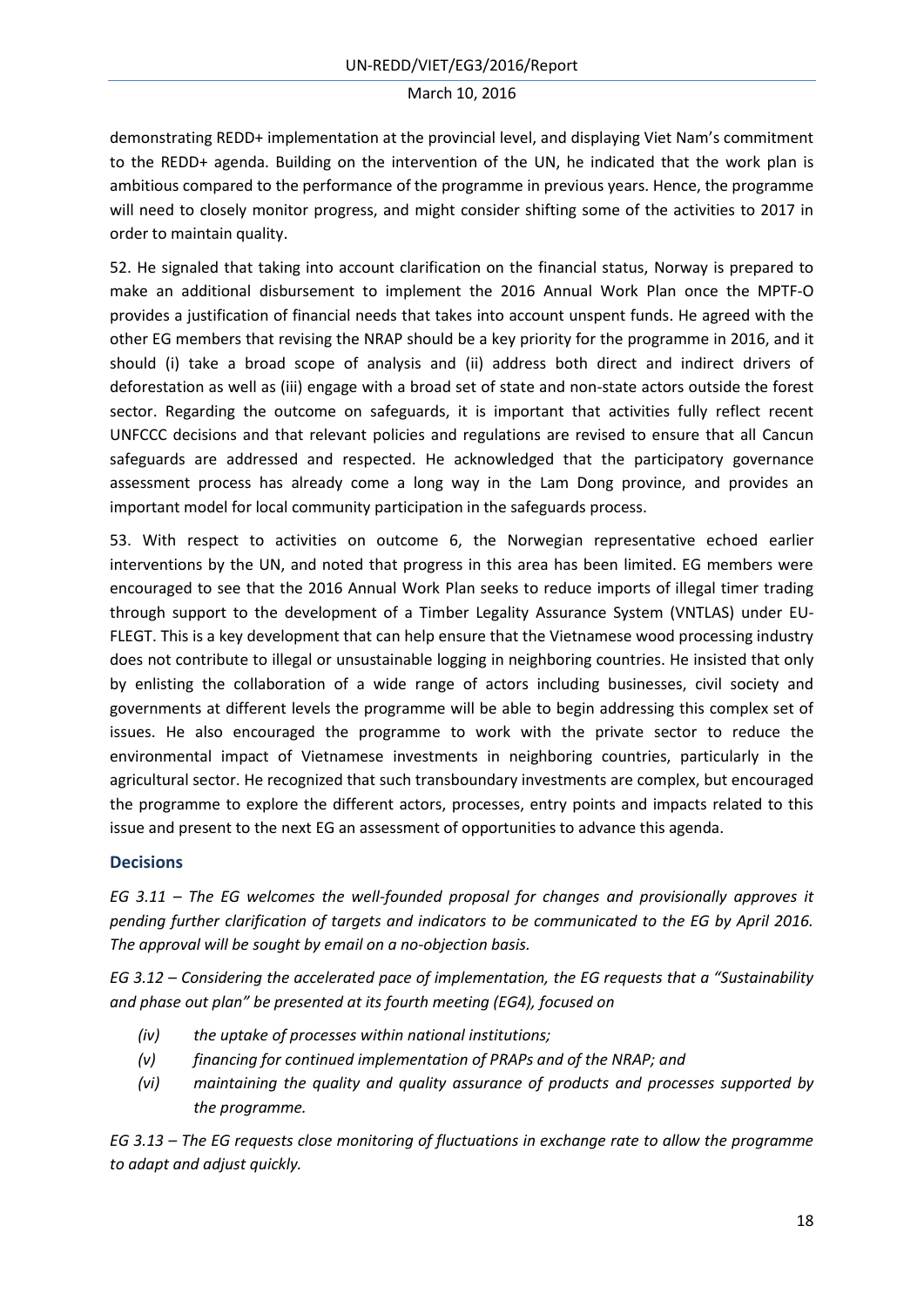#### *On the annual workplan and budget*

*EG 3.14 – The EG approves the Annual Workplan and Budget for 2016 submitted for its consideration, noting the level of ambition in comparison with previous year disbursements.* 

*EG 3.15 – The EG approves the provision of support to the Forest Law revision process, as a contribution towards the inclusion of REDD+ considerations and in complementarity with other support availed for that process.* 

*EG 3.16 – Welcoming the strong emphasis placed on the revision of the NRAP, the EG recommends that the NRAP revision process*

- *(v) accounts for direct and indirect drivers of deforestation and forest degradation;*
- *(vi) engages with state and non-state actors;*
- *(vii) broadens the scope of analysis and engagement beyond the forest sector; and*
- *(viii) captures lessons learned and outlooks in terms of tenure, regional cooperation, illegal logging and sustainable supply chains.*

#### *On regional cooperation*

*EG 3.17 – The EG reaffirms the importance of addressing outcome 6. Acknowledging the efforts of Viet Nam on its FLEGT process and recognizing the importance of regional collaboration on addressing the risk of displacement of deforestation and forest degradation, the EG requests the programme to explore the feasibility and further opportunities of addressing such displacement within and outside the scope of the programme.* 

# <span id="page-18-0"></span>**Session 6 – Review of decisions and closing of meeting**

54. Ms Mirey Atallah of the Secretariat summarized the decisions of the Third EG meeting, and all members formally approved them.

55. In closing, the EG provided general feedback and closing remarks, thanking the government of Viet Nam for hosting the meeting, recognizing the progress made and encouraging the team to maintain the momentum. In addition, the EG Chair invited the CSO and IP observers to comment on the progress the programme has made in the country.

### **CSO Representative**

56. The CSO participant, representative for more than 50 CSOs working on climate change in Viet Nam, updated EG members on the fact that the CSO community in the country has produced a number of research analysis and policy briefs that are of interest for all stakeholders of the programme. The CSO representative noted that they request stronger involvement of CSOs in regard to the process of developing and editing the PRAPs, NRAP and the Participatory Governance Assessment (PGA). The CSOs want to be closely involved in the Independent Monitoring Board (IMB) of the UN-REDD Viet Nam phase II Programme, which is supposed to comprise of CSOs, NGOs and research organizations from the Viet Nam REDD+ network, as members of the CSO network are present in many different localities of the country to assure that the voice of civil society and local communities is being heard.

<span id="page-18-1"></span>57. The meeting was adjourned with congratulations to all and sincere thanks to the support teams.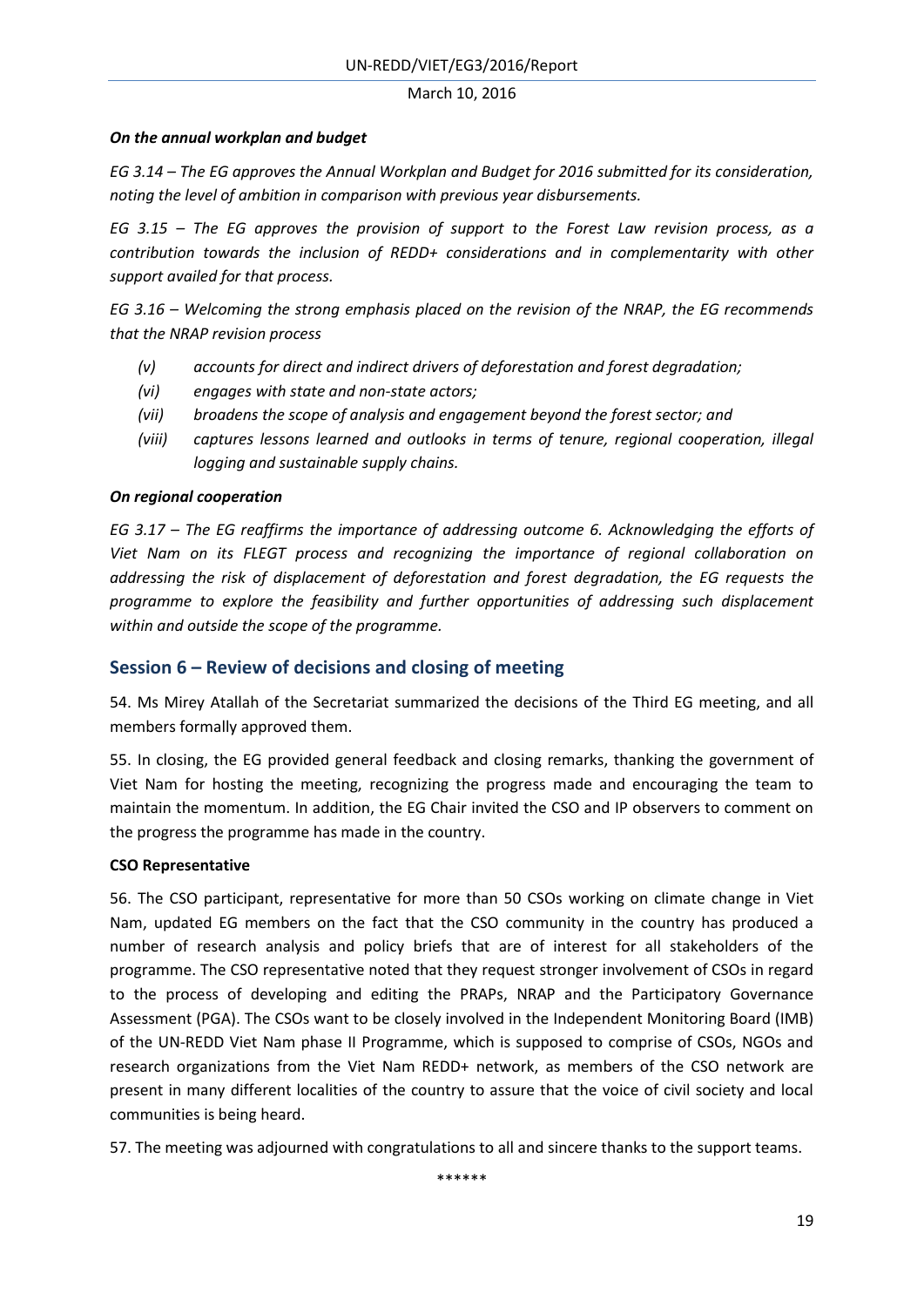# **Annex I – EG3 Meeting Agenda**

| <b>Session</b>                                                                                       |                                                                                                                                              |                                                       | <b>Documents</b>                             |  |  |
|------------------------------------------------------------------------------------------------------|----------------------------------------------------------------------------------------------------------------------------------------------|-------------------------------------------------------|----------------------------------------------|--|--|
| Session 1: Opening and Approval of Agenda - [no decision]                                            |                                                                                                                                              |                                                       |                                              |  |  |
| $13:00 - 13:10$                                                                                      | 1a. Introduction of participants and<br>approval of the agenda                                                                               | <b>NPD</b>                                            | EG meeting agenda/<br>participant list       |  |  |
| $13:10 - 13:30$                                                                                      | 1b. Opening remarks                                                                                                                          | Chair of EG &<br>members                              |                                              |  |  |
| Session 2: Update on previous EG/PEB meeting - [No decision anticipated unless EG recommends action] |                                                                                                                                              |                                                       |                                              |  |  |
| $13:30 - 13:35$                                                                                      | 2a. Overview of status of EG2 decision                                                                                                       | Secretariat                                           | Status of EG2<br>decisions                   |  |  |
| $13:35 - 13:40$                                                                                      | 2.b Feedback                                                                                                                                 |                                                       |                                              |  |  |
| [decision for approval of annual report 2015]<br><b>Session 3: Overview of progress</b>              |                                                                                                                                              |                                                       |                                              |  |  |
| $13:40 - 13:45$                                                                                      | 3a. Overview of progress, results and<br>challenges in 2015                                                                                  | <b>NPD</b>                                            | <b>Annual Progress</b><br>Report             |  |  |
| $13:45 - 13:50$                                                                                      | 3b. Financial status                                                                                                                         | MPTF-O                                                | <b>Funding Framework</b>                     |  |  |
| $13:50 - 13:55$                                                                                      | 3c. In focus - update to EG on land tenure                                                                                                   | PMU                                                   | Report on tenure                             |  |  |
| $13:55 - 14:10$                                                                                      | 3d. Discussions                                                                                                                              |                                                       |                                              |  |  |
|                                                                                                      | Session 4: Independent reviews and management responses<br>independent review ] [approval of and recommendations to the management response] |                                                       | [decision on acknowledgement of              |  |  |
|                                                                                                      | 4a. Management responses to the 2015                                                                                                         |                                                       | Review report 2015 &                         |  |  |
| $14:10 - 14:20$                                                                                      | Annual Review and MTR (2014)                                                                                                                 | dNPD                                                  | management responses                         |  |  |
| $14:20 - 14:30$                                                                                      | 4b. In focus - revision of governance<br>arrangements                                                                                        | dNPD                                                  | Draft proposal<br><b>PSC ToR</b>             |  |  |
| $14:30 - 14:45$                                                                                      | 4c. Discussion                                                                                                                               |                                                       |                                              |  |  |
|                                                                                                      | Session 5: Results framework, 2016 AWP & budget                                                                                              |                                                       | [decision on approval of revised RF and fund |  |  |
|                                                                                                      |                                                                                                                                              |                                                       | allocation] [recommendations on adjustments] |  |  |
|                                                                                                      | 5a. Presentation on programme extension<br>and revised results framework                                                                     | <b>CTA</b>                                            | <b>Extension narrative</b><br>document       |  |  |
| $14:45 - 15:00$                                                                                      | 5b. In focus - revisions on outcome 6                                                                                                        | <b>CTA</b>                                            | Info document on<br>outcome 6                |  |  |
|                                                                                                      | 5c. Presentation of AWP & Budget 2016                                                                                                        | <b>CTA</b>                                            | 2016 AWP and<br>budget                       |  |  |
| $15:00 - 15:20$                                                                                      | 5d. Discussions                                                                                                                              |                                                       |                                              |  |  |
| [decision for approval of EG3 decisions]<br>Session 6: Review of decisions and closing of meeting    |                                                                                                                                              |                                                       |                                              |  |  |
| $15:20 - 15:30$                                                                                      | 6a. Comments from CSOs/EM                                                                                                                    | CSO <sub>s</sub> /EM                                  |                                              |  |  |
| $15:30 - 15:45$                                                                                      | 6b. Review of EG2 decisions and approval                                                                                                     | Secretariat                                           | Draft decisions                              |  |  |
| $15:45 - 16:00$                                                                                      | 6c. Closing remarks - meeting adjourns                                                                                                       | Chair and<br>representatives<br>from UN and<br>Norway |                                              |  |  |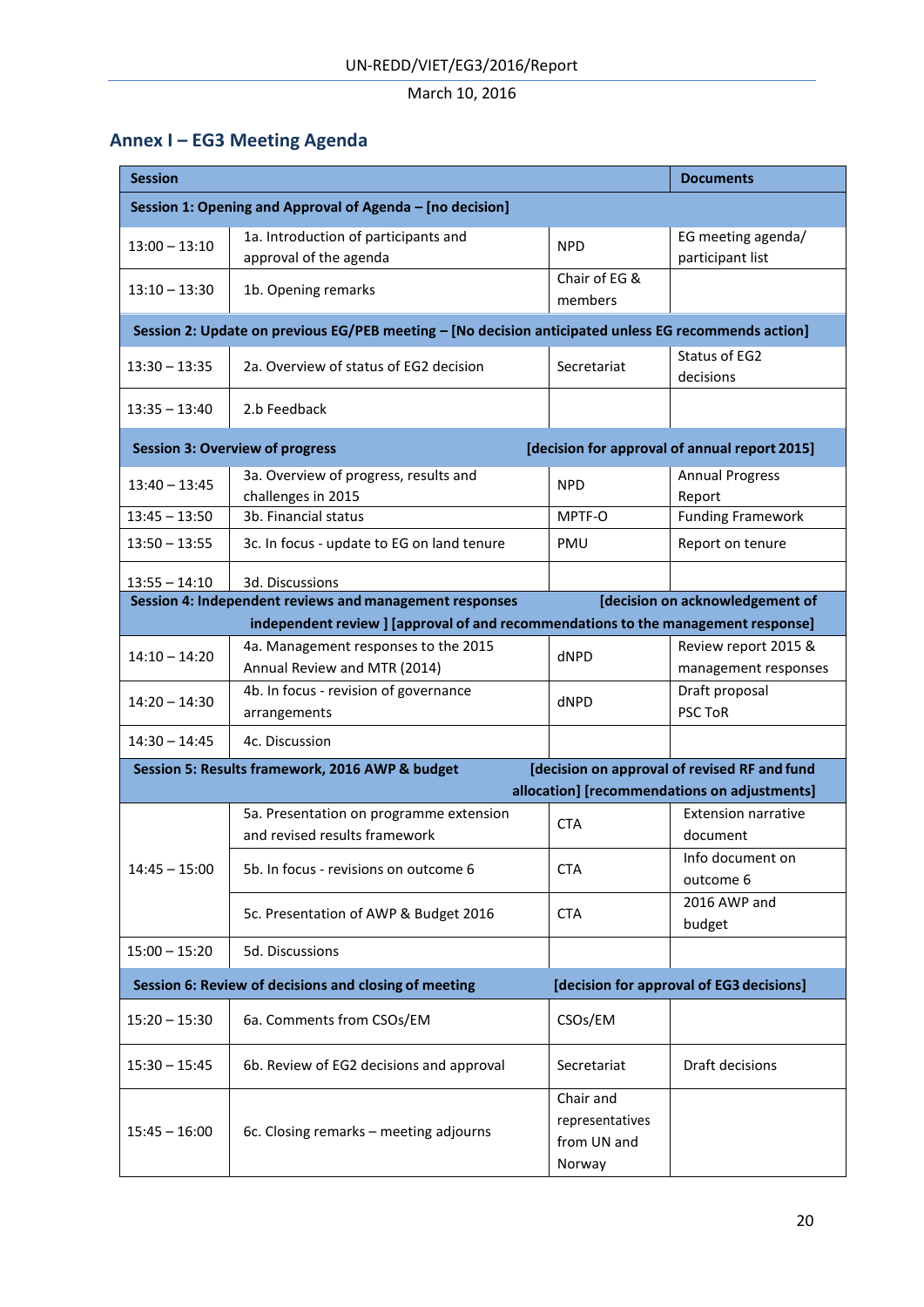# <span id="page-20-0"></span>**Annex II – List of Documents**

| <b>Session title</b>                                   | <b>Document name</b>                                                                                                                                                                             |  |  |
|--------------------------------------------------------|--------------------------------------------------------------------------------------------------------------------------------------------------------------------------------------------------|--|--|
| 1 - Opening and<br>Approval of Agenda                  | Agenda                                                                                                                                                                                           |  |  |
| 2 - Update on previous<br>EG / PEB meetings            | PEB meeting report PEB Co/chairs<br>decisions<br>Overview of EG decisions                                                                                                                        |  |  |
| 3 – Overview of progress                               | Annual Progress report<br>Cumulative Progress report against original logframe Funding<br>Framework<br>Report on tenure                                                                          |  |  |
| 4 - Independent reviews<br>and management<br>responses | Review report 2015<br>Update management response to MTR<br>Initial management response to Annual Review 2015 PSC TOR<br>UNDG Standard TORs (for info)<br>UNREDD PB Rules of Procedure (for info) |  |  |
| 5 - Results framework 2016 AWP &<br><b>Budget</b>      | <b>Extension narrative</b><br>Info document outcome 6 2016 AWP and<br>budget                                                                                                                     |  |  |
| $6$ – Review of decisions & closing of<br>meeting      | Draft decisions (to be prepare on site)                                                                                                                                                          |  |  |